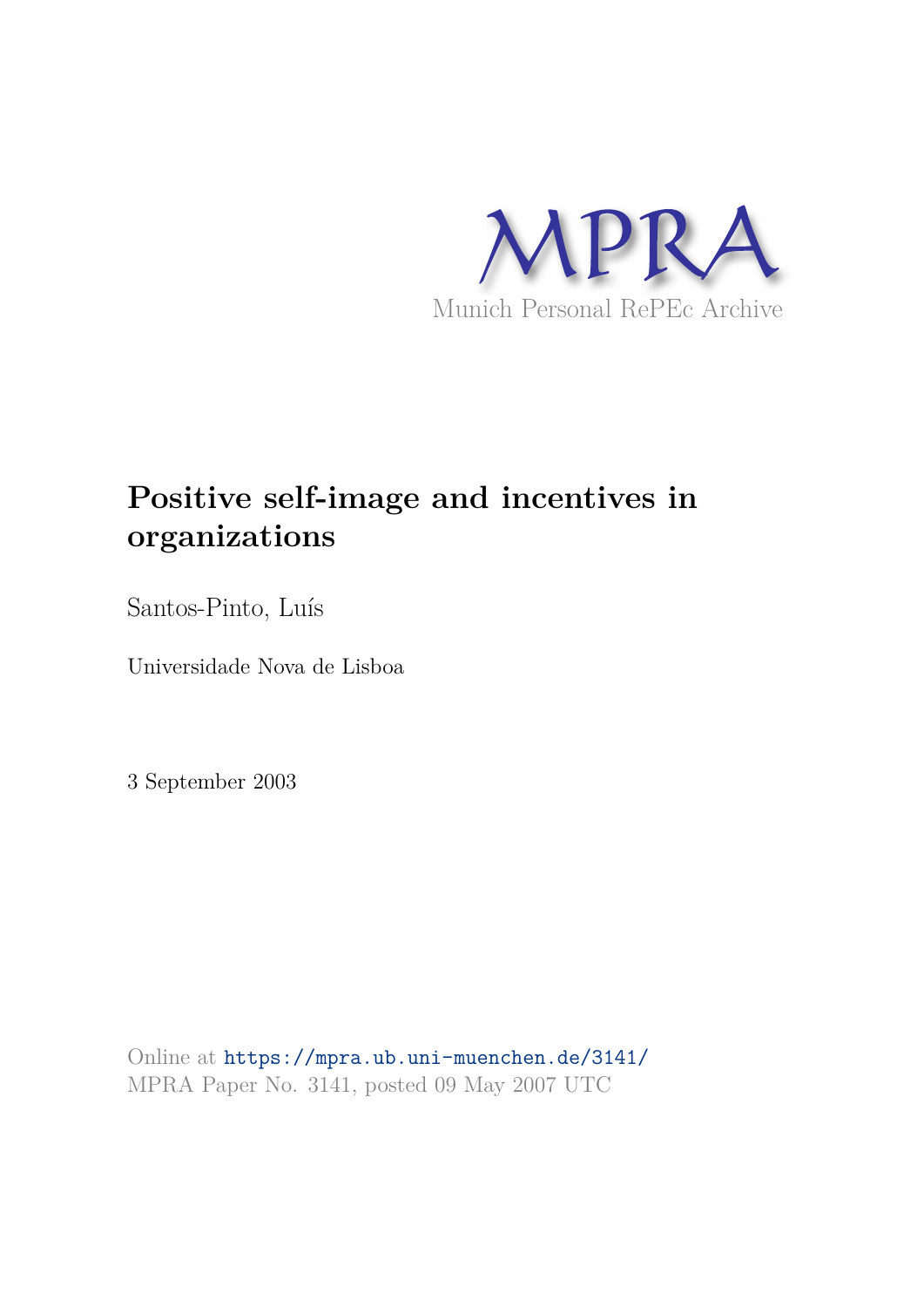# Positive Self-Image and Incentives in Organizations†

#### Luís Santos-Pinto

Universidade Nova de Lisboa, Departamento de Economia Campus de Campolide, PT-1099-032, Lisboa, Portugal

February 14, 2007

#### Abstract

This paper investigates the implications of individuals' mistaken beliefs of their abilities on incentives in organizations using the principal-agent model of moral hazard. The paper shows that if effort is observable, then an agent's mistaken beliefs about own ability are always favorable to the principal. However, if effort is unobservable, then an agent's mistaken beliefs about own ability can be either favorable or unfavorable to the principal. The paper provides conditions under which an agent's over estimation about own ability is favorable to the principal when effort is unobservable. Finally, the paper shows that workers' mistaken beliefs about their coworkers' abilities make interdependent incentive schemes more attractive to firms than individualistic incentive schemes.

Journal of Economic Literature Classification Numbers: A12; J41. Keywords: Positive Self-Image; Incentives; Moral Hazard; Behavioral Economics.

†This paper is part of my Ph.D. dissertation in University of California, San Diego. I am indebted to my Ph.D. supervisor, Joel Sobel, for extremely helpful suggestions. I would also like to thank seminar participants at University of Montreal, Universidade Nova de Lisboa, University of California, San Diego, University of East Anglia, University of Innsbruck, and two anonymous referees for many insightful comments and suggestions. I gratefully acknowledge financial support from Praxis XXI and Fundação Calouste Gulbenkian.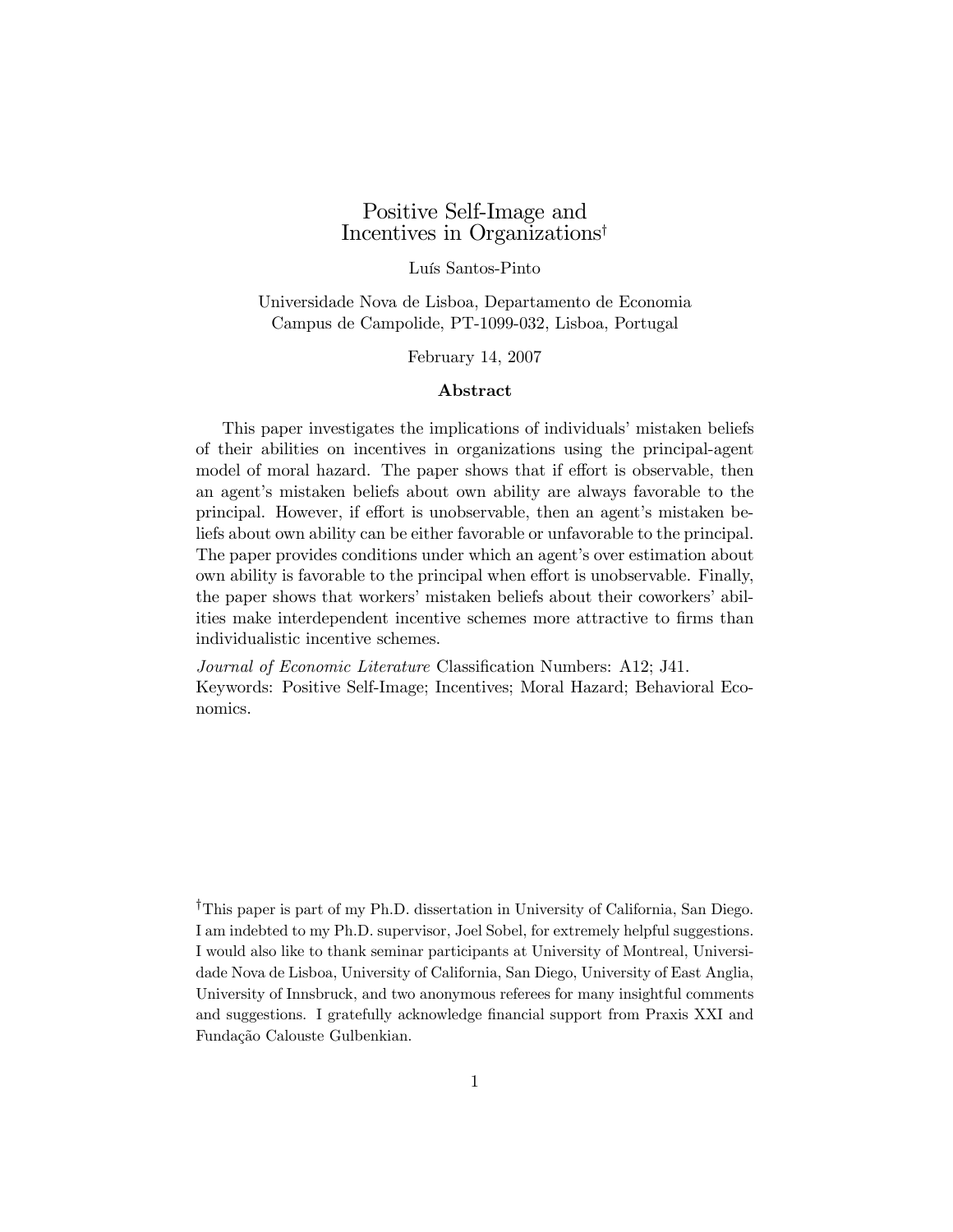# 1 Introduction

Most individuals have a tendency to make overly positive evaluations of their absolute and relative abilities. Positive self-image is a staple finding in psychology and has been shown to be present in individuals' self-assessments of performance in their jobs.<sup>1</sup>

Baker et al. (1988) cite a survey of General Electric Company employees according to which 81 percent of a sample of white-collar clerical and technical workers rated their own performance as falling within the top 20 percent of their peers in similar jobs.<sup>2</sup> Myers (1996) cites a study according to which, in Australia, 86 percent of people rate their job performance as above average, 1 percent as below average. Brozynski et al. (2003) find that fund managers' hold overly positive views of their relative performance. Oberlechner and Osler (2004) find that 75 percent of currency traders in foreign exchange markets think they are better than average.

The evidence suggests that in settings where individuals' assessments of their abilities is a factor that matters for making decisions, then positive self-image may alter substantially the standard equilibrium predictions of economic theory. This raises a host of theoretical and empirical questions that so far have been left unanswered. For example, does the existence of positive self-image change the firm's optimal incentive scheme? Does heterogeneity in workers' self images have interesting implications for the composition of the workforce? This paper addresses these questions by focusing on the impact of mistaken beliefs of ability on incentives in organizations.

The paper starts by studying the impact of an agent's mistaken beliefs about own ability on the principal's welfare using the standard principalagent model of moral hazard. An agent with mistaken beliefs of own ability misunderstands his productivity of effort. An agent with a positive (negative) self-image of own ability over(under)estimates his productivity of effort.<sup>3</sup> The firm is assumed to know about the agent's mistaken beliefs.<sup>4</sup>

When effort is observable, the agent's mistaken beliefs only intervene in the agent's willingness to accept the contract offered by the principal.

<sup>&</sup>lt;sup>1</sup> According to Myers (1996), a textbook in social psychology, "(...) on nearly any dimension that is both *subjective* and *socially desirable*, most people see themselves as better than average."

<sup>&</sup>lt;sup>2</sup>In another study based on the same survey conducted on managerial and professional employees it was found that 83 percent rated their performance in the top 10 percent.

 $3$ Most individuals display positive self-image but some display negative self-image.

<sup>&</sup>lt;sup>4</sup>The assumption that the agent holds mistaken beliefs together with the assumption that the principal is perfectly informed about the agent's mistaken beliefs are the main difference between this model and conventional moral-hazard models.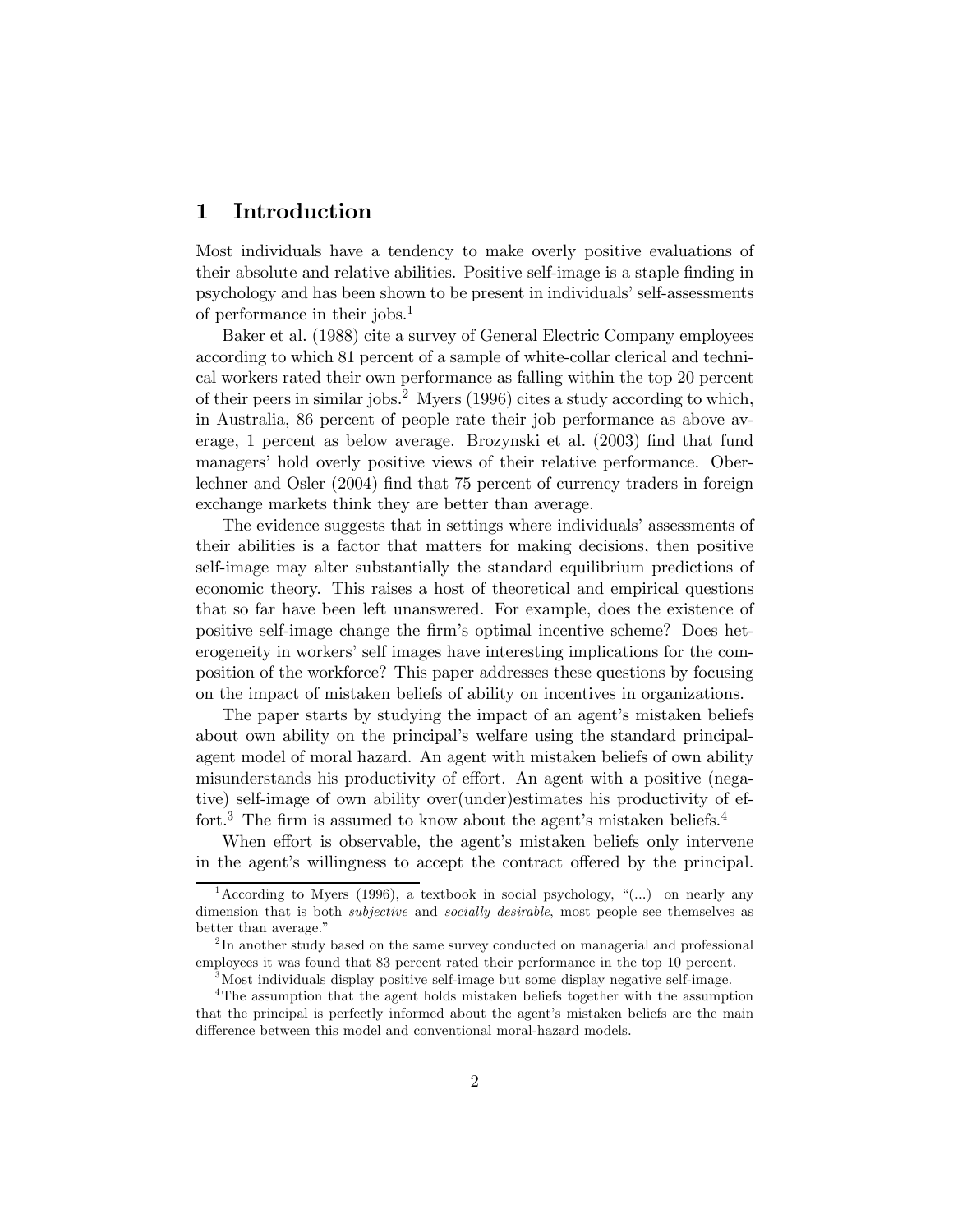Because the agent believes that his effort will result in a different level of output than it actually will (i) the optimal contract should not fully insure the agent, and (ii) it is cheaper for the principal to implement the intended action, than in the standard model.

The intuition behind these results is as follows. If effort is observable the principal can benefit from the agent's mistaken beliefs by modifying the contract that would be optimal for an accurate worker to include a bonus in states that the worker believes are more likely to occur than is actually the case and a penalty in states that he believes are less likely to occur than is actually the case. The worker mistakenly views this side-bet as generating a positive expected payoff and is willing to accept the resulting contract so long as side-bet is sufficiently small that it does not expose him to too much risk. In other words, for a small deviation from full insurance the agent's mistaken beliefs generate a first-order gain to the principal, whereas risk aversion generates a second-order loss.

Matters are not so straightforward when effort is unobservable. In this case, the agent's mistaken beliefs are no longer necessarily favorable to the principal. This happens because the agent's mistaken beliefs now affect his incentives to exert effort as well as his willingness to accept the contract. However, the paper shows that it is possible to find conditions under which the impact of positive (negative) self-image beliefs is always (un)favorable to the principal: these must ensure that (1) the incentive scheme is nondecreasing with output, (2) the only binding constraints are the local downward incentive compatibility constraints, and (3) positive self-image beliefs and effort are complements.

If the incentive scheme is nondecreasing with output, then a positive (negative) self-image agent thinks that he is more (less) likely to earn high wages than he actually is. Thus, a positive (negative) self-image agent over(under)estimates the value of the contract when the incentive scheme is nondecreasing with output. If positive self-image and effort are complements, then positive self-image makes higher effort relatively more attractive, slackening the downward incentive constraints which is sufficient for an overall favorable (unfavorable) impact on incentive constraints given (2).

The paper also argues that workers' mistaken beliefs about their coworkers' abilities make interdependent incentive schemes more attractive to organizations than individualistic incentive schemes.<sup>5</sup> To make this point the

 $5$ Under an individualistic incentive scheme a worker's payment schedule is only contingent on the outcome of his own task. Under an interdependent incentive scheme a worker's payment schedule is contingent on the outcome of his own task as well as the outcome of others' tasks.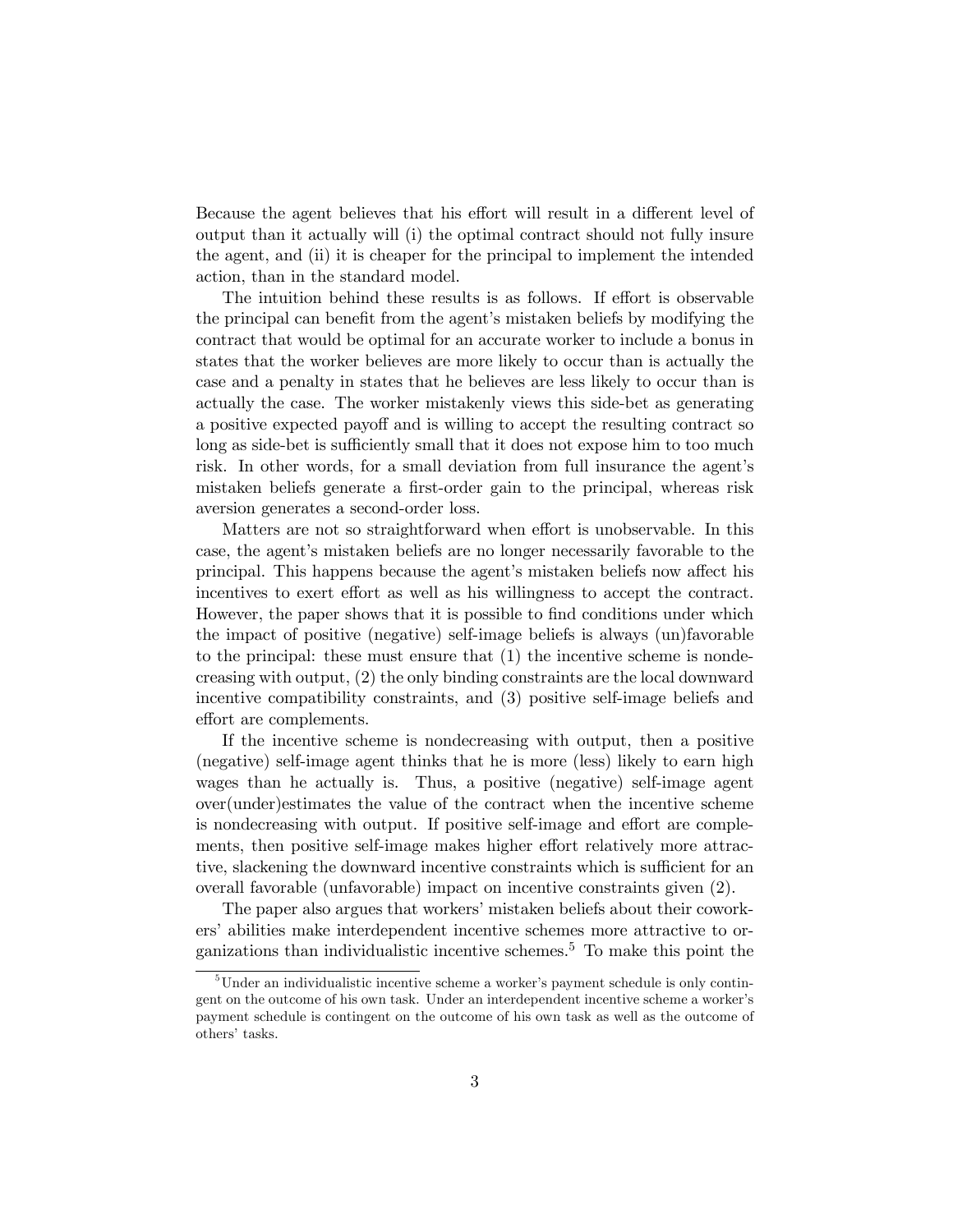possibility that workers hold mistaken beliefs about their coworkers' abilities is incorporated in Mookherjee's (1984) principal multiple-agent model of moral hazard. A worker with mistaken beliefs of his coworkers' abilities is assumed to have an accurate assessment of the productivity of his own effort but to misperceive the productivity of his coworkers. The firm is assumed to know about the workers' mistaken beliefs and workers are assumed to know about their coworkers' mistaken beliefs.

The paper finds that if workers have mistaken beliefs about their coworkers' productivity, then a change of the optimal individualistic incentive scheme in the direction of an interdependent incentive scheme increases the firm's welfare. The intuition behind this result is straightforward. When workers have mistaken beliefs about their coworkers' productivity and the firm knows this, the firm can make an advantageous "side bet" by making workers' compensation dependent on their coworkers' output. The firm does this by offering workers interdependent contracts that include a bonus in output states which workers mistakenly believe are more likely to occur than it is the case, and a penalty in output states which workers mistakenly believe are less likely to occur than is actually the case. However, the bonus and penalties can not be too large otherwise this would expose workers to too much risk.

The remainder of the paper is organized as follows. Section 2 studies the implications of an agent's mistaken beliefs about own ability in a principal agent model of moral hazard. Section 3 shows that workers' mistaken beliefs about their coworkers' abilities make it more likely that firms want to use interdependent rather than individualistic contracts. Section 4 discusses the findings. Section 5 reviews related literature. Section 6 concludes the paper. The Appendix contains the proofs of all results.

# 2 Mistaken Beliefs about Own Ability in a Principal Agent Model

In this section we study the impact of a worker's mistaken beliefs about own ability on the firm's welfare using the canonical principal-agent model of moral hazard. According to this model a principal hires an agent to produce output. Output is a stochastic function of effort. When the agent's effort is not directly observable by the principal, the principal can only offer a contract based on the observable and verifiable output levels.

There exists a finite set of possible levels of output,  $Q = \{q_1, \ldots, q_M\}$ , a finite set of possible effort levels,  $\mathcal{A} = \{a_1, \ldots, a_N\}$ , and output is stochastic,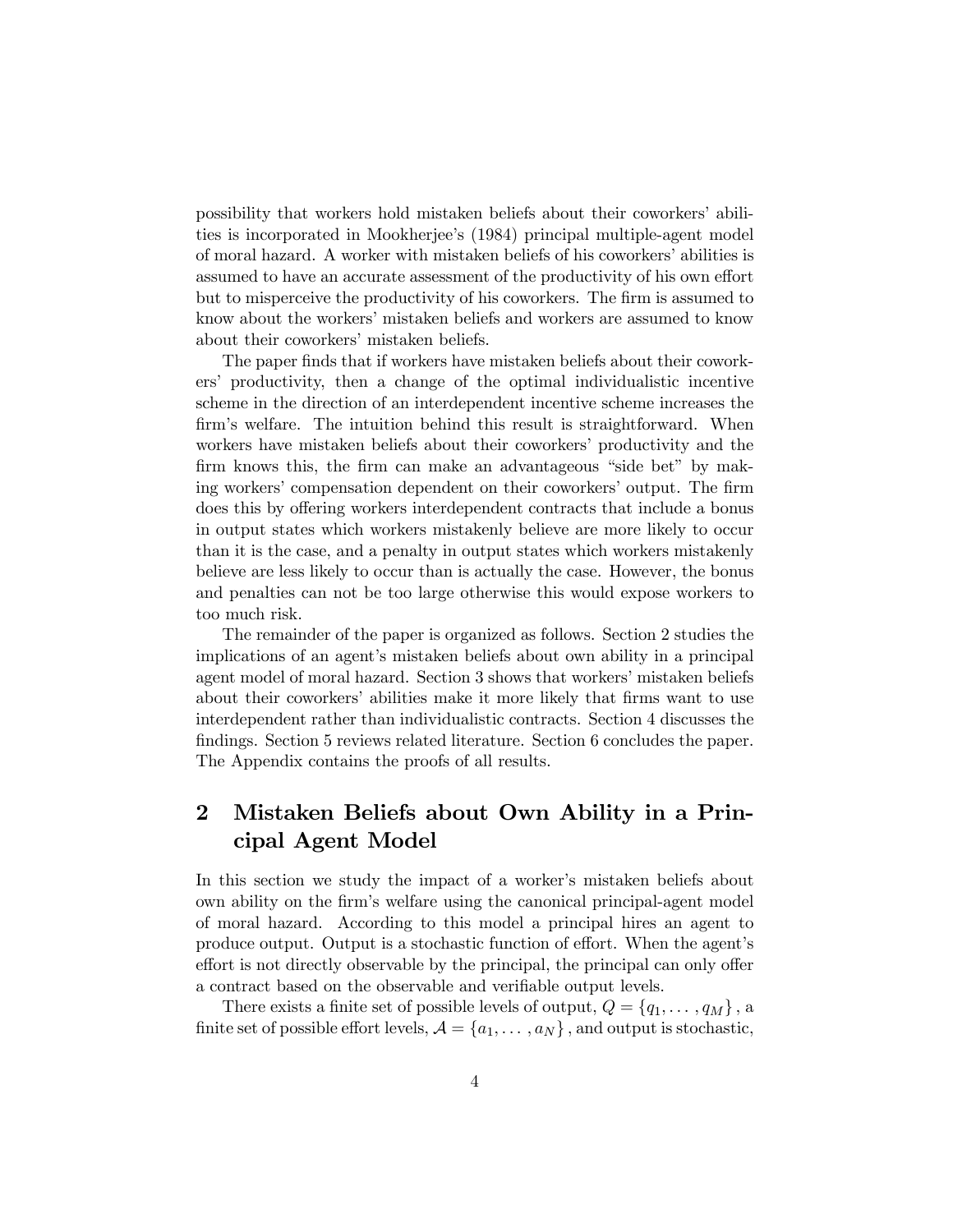given effort. Let  $p_m(a_n)$  denote the probability of output level  $q_m$  resulting if the effort level is  $a_n$ . Every output level is possible under any effort level, that is,  $p_m(a_n) > 0$  for all n and m. An increase in effort results in a higher probability of higher levels of output, that is, for all pairs n and  $n'$ such that  $n > n'$ ,  $p(a_n)$  first-order stochastically dominates  $p(a_{n'})$ , where  $p(a_n)=(p_1 (a_n), \ldots, p_M (a_n)).$ 

The agent is allowed to hold mistaken beliefs of his productivity. That is,  $\tilde{p}(a_n) \neq p(a_n)$ , for at least one n, where  $\tilde{p}(a_n)$  denotes the agent's perception of the marginal distribution of output induced by effort level n. An agent with mistaken beliefs about own ability is assumed to always perceive high effort to be more productive than low effort, that is, for all pairs n and n' such that  $n' > n$ ,  $\tilde{p}(a_{n'})$  first-order stochastically dominates  $\tilde{p}(a_n)$ .

The agent exhibits positive self-image of own ability if  $\tilde{p}(a_n) \neq p(a_n)$ , for at least one n, and  $\tilde{p}(a_n)$  first-order stochastically dominates  $p(a_n)$ , for all n. The agent exhibits negative self-image of own ability if  $\tilde{p}(a_n) \neq p (a_n)$ , for at least one n, and  $p(a_n)$  first-order stochastically dominates  $\tilde{p}(a_n)$ , for all n. The agent exhibits accurate self-image of own ability if  $\tilde{p}(a_n) \equiv p(a_n)$ , for all  $n<sup>6</sup>$ 

The agent is assumed to be risk averse with a utility function that is separable in income and effort,  $U(y, a) = u(y) - c(a)$ , with u strictly increasing and concave and  $c$  increasing. The agent's ex ante utility from accepting the contract must be at least his reservation utility level,  $U$ .

The principal is risk neutral and cares only about maximizing profits, the difference between expected benefits and expected wages. The principal is assumed to be perfectly informed about the agent's true productivity and also about the agent's mistaken beliefs.

The assumption that the principal knows about the agent's mistaken beliefs should be viewed as a reasonable simplification. The psychological evidence that individuals are prone to overestimate their abilities is widespread and publicly available. If the bias is systematic, the principal could at least be expected to make a good guess about the mistaken beliefs of a particular agent by assuming that the agent overestimates his ability.

 $6$ Note that according to this definition an agent with positive self-image of own ability might not overestimate his productivity at all effort levels. However, it is certain that he never underestimates it.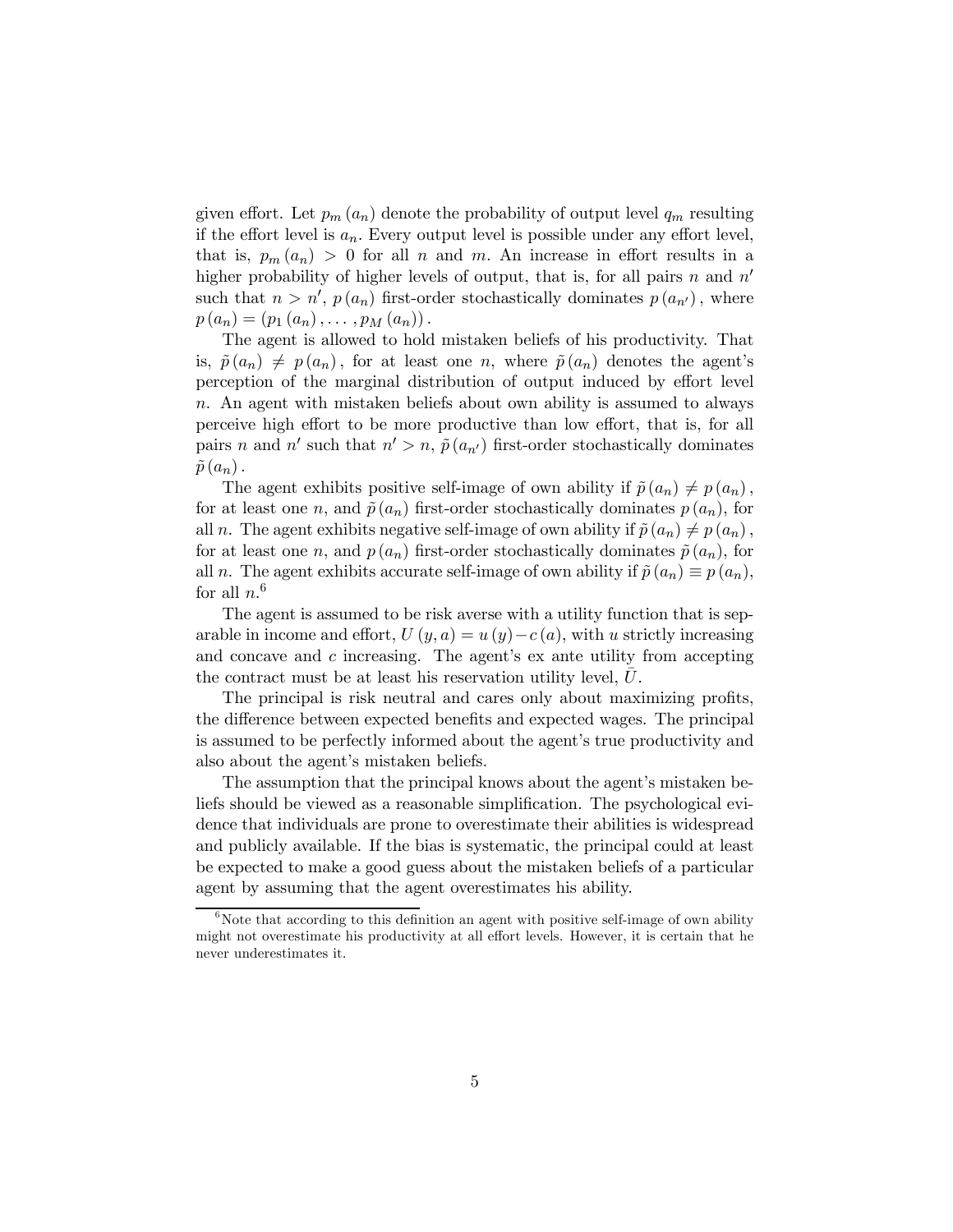#### 2.1 Observable Effort

We begin our analysis by studying the impact of mistaken beliefs about own ability on the principal's welfare when effort is observable. In this case the contract that the principal offers to the agent specifies the agent's effort and his wage as a function of observed output. It is a standard result in the agency literature that when effort is observable and the agent is risk averse the optimal solution to the principal's effort implementation problem is to fully insure the agent against risk. Hence, given the contract's specification of effort, the principal offers a fixed wage such that the agent receives exactly his reservation utility. Proposition 1 shows that this result is no longer valid when the agent misperceives his productivity.

Proposition 1 In the principal-agent model with observable effort, risk neutral principal, and risk averse agent, if the agent holds mistaken beliefs about his productivity, the principal knows about the agent's beliefs as well his true productivity, then (i) the optimal contract should not fully insure the agent, and (ii) the cost to the principal of implementing an arbitrary action is lower or equal than in the standard model.

When the agent holds mistaken beliefs about his productivity and effort is observable full insurance is still a feasible solution to the principal's effort implementation problem so the principal can't do worse. However, the difference in beliefs generates a beneficial side-bet to the principal. The principal can do better by offering the agent a contract that includes a side bet that pays a bonus in states that the worker believes are more likely to occur than is actually the case and a penalty in states that he believes are less likely to occur than is actually the case.

The agent's risk aversion implies that the shift from a contract that fully insures the agent to a contract with a side bet has a cost. The side bet makes the agent's payment contingent on output and therefore increases risk. Proposition 1 shows that for a small enough side bet the reduction in compensation cost due to the impact of the agent's mistaken beliefs on the participation constraint dominates the increase in compensation cost associated with the agent's risk aversion. This is because, for a small side bet, the impact of the agent's mistaken beliefs is of first-order whereas the impact of risk aversion is of second-order.<sup>7</sup>

<sup>&</sup>lt;sup>7</sup>If an agent is risk neutral and has mistaken beliefs the principal's problem does not have a solution. In this case the principal can always increase profits by raising the stakes of the side bet. However, if the agent is risk neutral and is protected by limited liability this situation does not arise since at a certain poin the limited liability constraint becomes biding and this prevents the principal from increasing the bet anyfurther.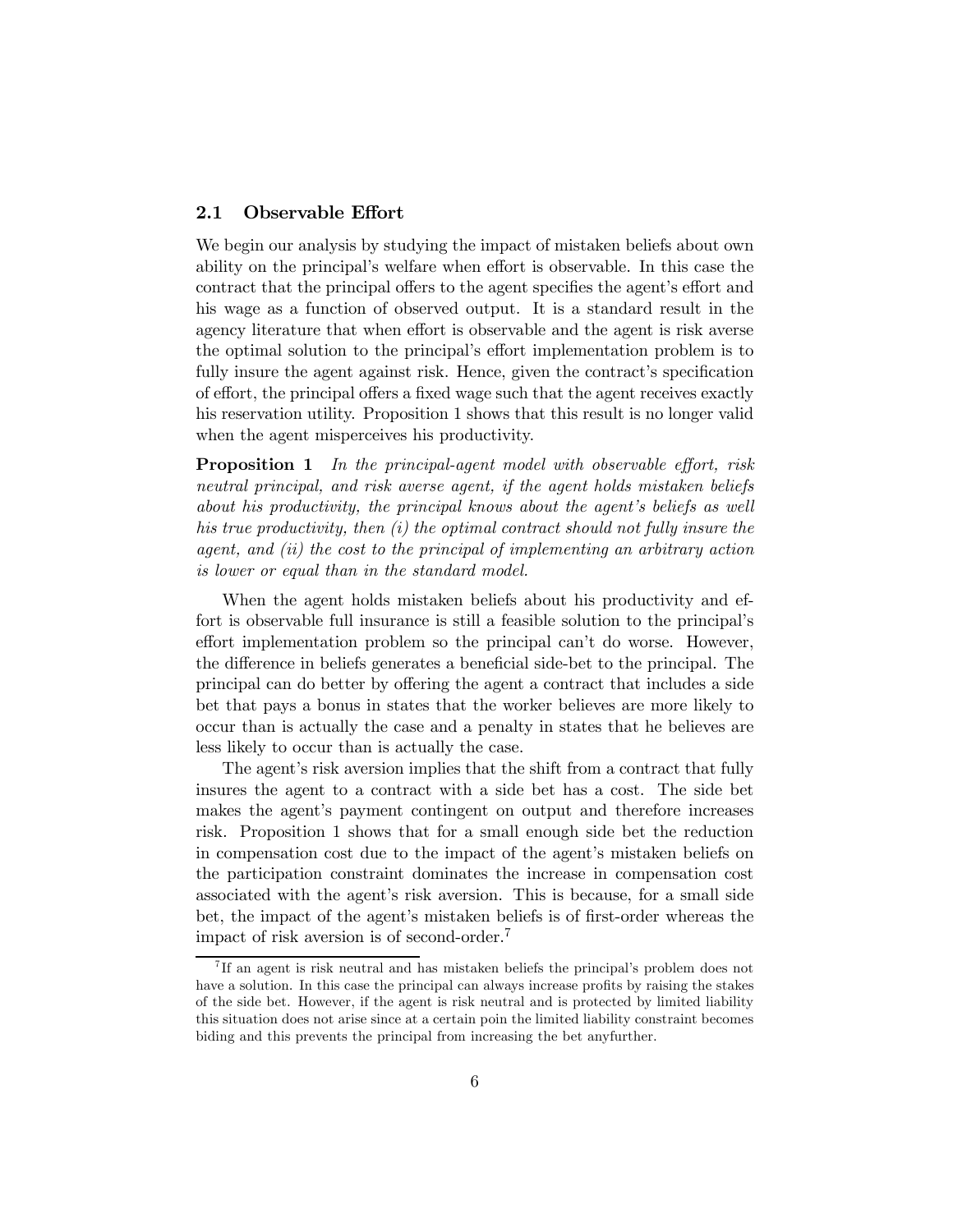#### 2.2 Unobservable Effort

When effort is unobservable and the principal wants the agent to choose effort level  $a_n$  the principal's effort implementation problem is given by

$$
\min_{\{v_m\}} \sum_{m} p_m(a_n) h(v_m)
$$
\n
$$
\text{s.t.} \sum_{m} \tilde{p}_m(a_n) v_m - c(a_n) \geq \bar{U}
$$
\n
$$
(1)
$$

$$
\sum_{m} \left[ \tilde{p}_{m} \left( a_{n} \right) - \tilde{p}_{m} \left( a_{n'} \right) \right] v_{m} \ge c \left( a_{n} \right) - c \left( a_{n'} \right), \ \forall \ a_{n'} \ne a_{n}, \quad (2)
$$

where  $h \equiv u^{-1}$ , (1) is the participation constraint and (2) represents the set of incentive compatibility constraints.

When effort is unobservable the impact of mistaken beliefs about own ability on the principals' welfare becomes more interesting. Now, besides their impact on the participation constraint, mistaken beliefs about own ability also have an impact on the agent's incentives to exert effort.

When effort is unobservable, the paper distinguishes between two effects that an agent's mistaken beliefs about own ability have on the principal's welfare. The *participation effect* concerns the impact of mistaken beliefs about own ability on the agent's willingness to accept the contract offered by the principal for a fixed wage incentive scheme. The incentive effect concerns the impact of mistaken beliefs about own ability on the set of incentive compatibility constraints for a fixed wage incentive scheme.

To explain the impact of these two effects of mistaken beliefs on the principal's effort implementation problem suppose that there are only two output and two possible effort levels. In this case, if the principal prefers to implement low effort the results of Proposition 1 apply: the principal is better off with an agent with mistaken beliefs than with an accurate agent. However, if the principal prefers to implement high effort then the agent's mistaken beliefs about own ability have an impact on the agent's incentives to exert effort. If the agent perceives the productivity of high and low effort to be more similar than they actually are, then there is an unfavorable impact of mistaken beliefs on incentives since the returns to high effort become less attractive to the agent by comparison with the returns to low effort. Of course, if the opposite happens there is a favorable impact of mistaken beliefs on incentives.

When there are only two output and two effort levels and the principal prefers to implement high effort the impact of mistaken beliefs on the participation constraint can be either favorable or unfavorable to the principal.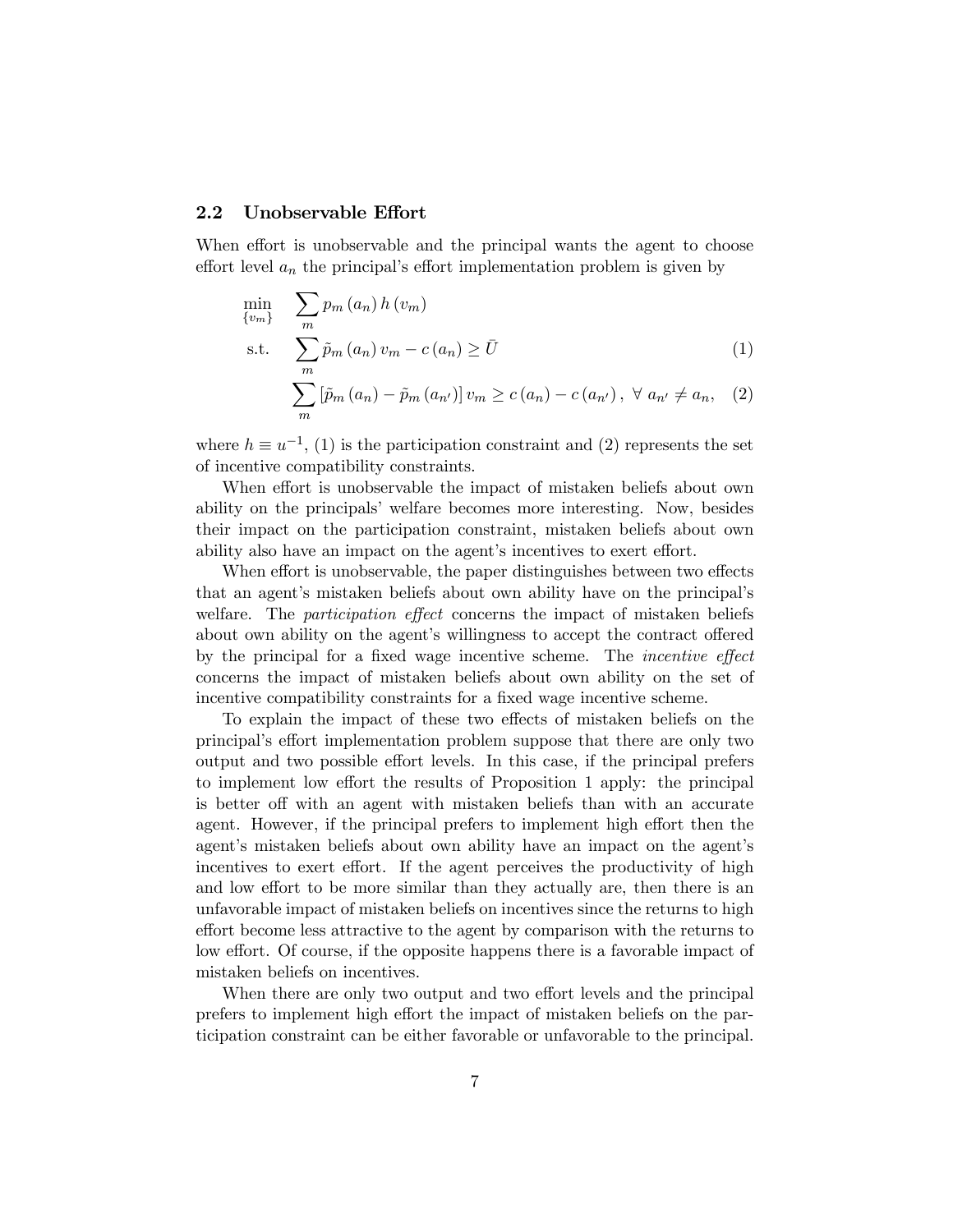To see this let us start by recalling the features of the optimal solution to the principal's high effort implementation problem when effort is unobservable and the agent has an accurate self-image. In this case high effort can only be implemented if the principal offers the agent a high wage for high output and a low wage for low output. Now suppose that the principal faces a positive self-image agent who overestimates the productivity of high effort and that the principal offers this agent the optimal contract designed for an accurate agent. The fact that the optimal contract for the accurate agent has a wage-incentive schedule that is strictly increasing in output implies that the positive self-image agent values it more than the accurate agent. This happens because the positive self-image agent thinks that he is more likely to produce high output and hence to earn a high wage than an accurate agent. In this case the impact of mistaken beliefs on the participation constraint is favorable to the principal. The opposite happens if the principal faces a negative self-image agent who underestimates the productivity of high effort.

The result that positive self-image has a favorable impact on the participation constraint while negative self-image has an unfavorable impact is valid for two output levels and two effort levels case but does not extend to cases where there are more than two output levels. For example, it is well known in the agency literature that if there are two effort levels and more than two output levels the wage-incentive scheme that implements high effort need not be strictly increasing in output. If the wage-incentive scheme is non-monotonic in output then it is easy to construct examples where positive self-image has an unfavorable impact on the participation constraint. This observation leads us to our next result.

**Lemma 1** In the principal-agent model with unobservable effort, if the principal prefers to implement effort level  $a_n$  and the optimal wage-incentive scheme for an accurate agent is nondecreasing in output, then for an agent with positive self-image

$$
E_{\tilde{p}(a_n)}[U((y_m^*), a_n)] \geq E_{p(a_n)}[U((y_m^*), a_n)],
$$

while for an agent with negative self-image

$$
E_{\tilde{p}(a_n)}[U((y_m^*), a_n)] \leq E_{p(a_n)}[U((y_m^*), a_n)],
$$

where  $(y_m^*)$  is the optimal wage-incentive scheme for an accurate agent.

Lemma 1 follows because integrating an increasing function against or-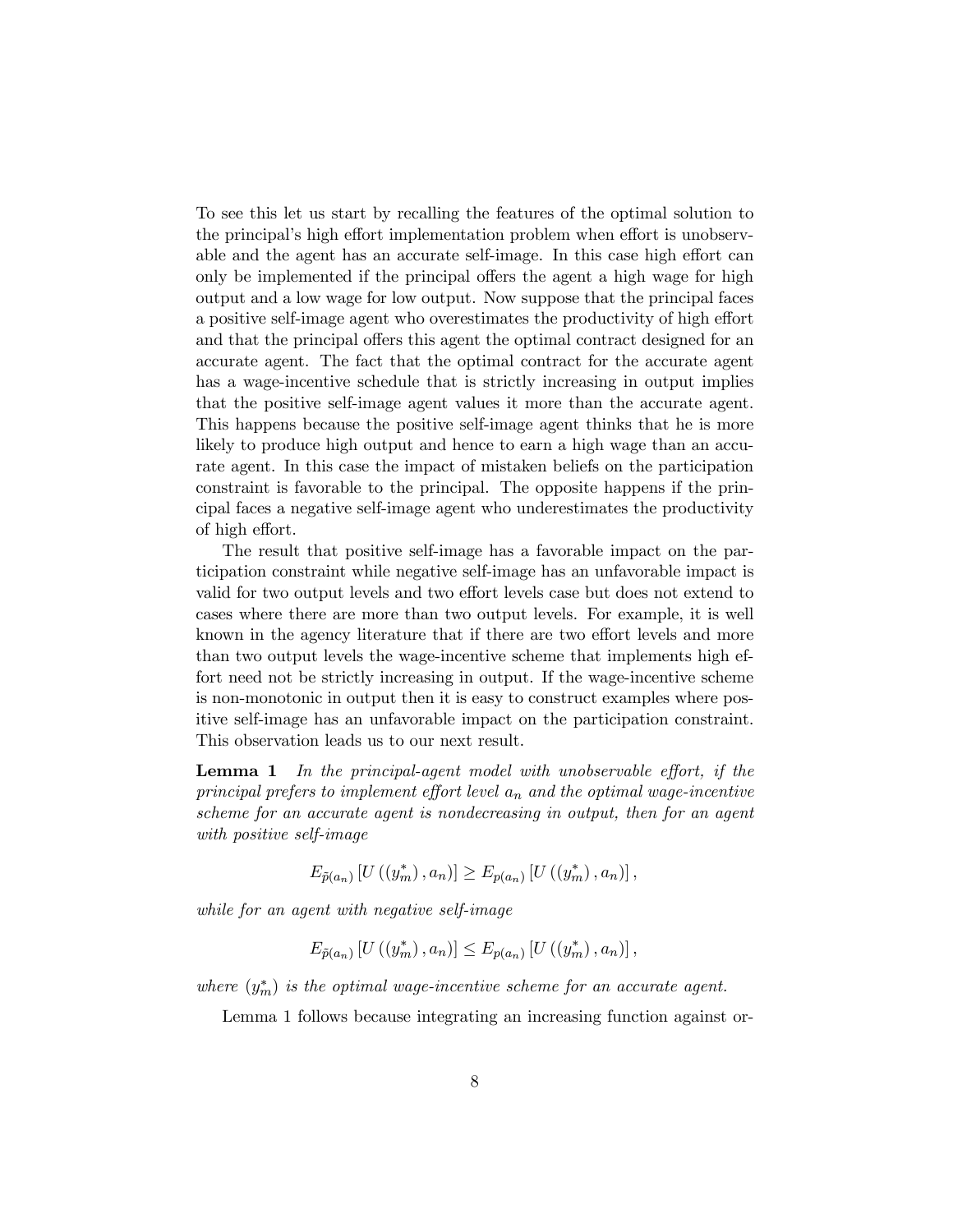dered measures preserves the order and so we omit its proof.<sup>8</sup> This result states that if the optimal contract is nondecreasing in output, then a positive (negative) self-image agent over(under)estimates its value since he thinks that he is more (less) likely to earn high wages than he actually is.

Note that a wage-incentive scheme that is nondecreasing with output can be the result of characteristics of the technology and preferences of the problem.<sup>9</sup> For example, if the monotone-likelihood ratio condition (MLRC) and the concavity of the distribution function condition (CDFC) are satisfied then the optimal wage-incentive scheme is nondecreasing with output.<sup>10</sup>

We will make use of MLRC, CDFC, and Lemma 1 in our next result. Before that we need to introduce one definition. Let  $f(a_n) \equiv \tilde{p}(a_n) - p(a_n)$ . We say that self-image and effort are *complements* if and only if  $\sum_{m}^{k} f_m(a_n) \leq$  $\sum_{m}^{k} f_m(a_{n'})$  for all  $k = 1, ..., M$ , and for all pairs n and n' such that  $n > n'$ . We say that self-image and effort are *substitutes* if and only if  $n > n'$ . We say that self-image and effort are *substitutes* if and only if  $\sum_{m=1}^{k} f_m(a_n) \ge \sum_{m=1}^{k} f_m(a_{n'})$  for all  $k = 1, ..., M$ , and for all pairs n and n' such that  $n > n'$ . These two definitions capture the idea that an increase in effort can be associated with an increase or a decrease in the increment of positive self-image beliefs. We are now ready to state our next result.

Proposition 2 In the principal-agent model with unobservable effort, risk neutral principal, and risk averse agent, if MRLC and CDFC hold, selfimage and effort are complements, and the principal knows about the agent's beliefs, then the cost to the principal of implementing an arbitrary action is lower (higher) or equal with an agent with positive (negative) self-image beliefs than with an agent with accurate beliefs.

Proposition 2 identifies conditions under which the impact of positive self-image is always favorable to the principal and the impact of negative self-image is always unfavorable. The intuition behind this result is as follows. If MRLC and CDFC hold, then the optimal incentive scheme is nondecreasing with output. If the optimal incentive scheme is nondecreasing with output, then we know from Lemma 1 that, for a fixed wage incentive scheme, positive self-image slackens the participation constraint. Addition-

<sup>&</sup>lt;sup>8</sup>We have that  $y_m$  increases in m, and U increases in y. When the agent has positive self-image  $\tilde{p}(a_n)$  stochastically dominates  $p(a_n)$ .

<sup>&</sup>lt;sup>9</sup>A wage-incentive scheme that is nondecreasing with output can also be the result of constraints on the set of feasible incentive schemes. For an example see Grossman and Hart (1983).

 $10$ The monotone-likelihood ratio condition says that a higher effort level increases the likelihood of a high output level more than the likelihood of a low production level. The concavity of the distribution function condition says that increases in effort have decreasing marginal impact on the probability of higher output levels being attained.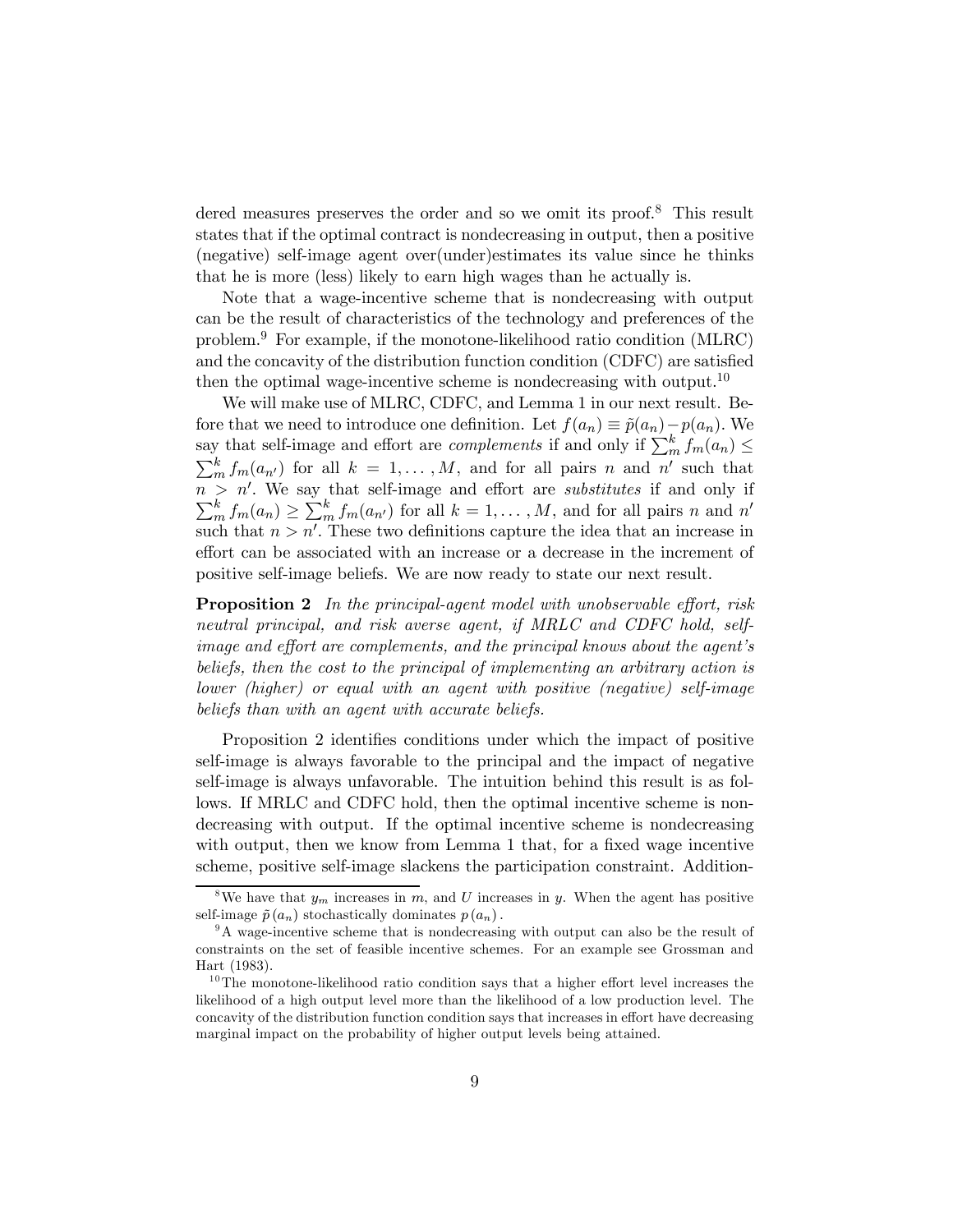ally, if MRLC and CDFC hold the only incentive constraints that matter are the local downward incentive constraints. This and the assumption that self-image and effort are complements imply that, for a fixed wage incentive scheme, positive self-image also slackens the incentive constraints since it makes high effort relatively more attractive to the agent than low effort.<sup>11</sup>

# 3 Mistaken Beliefs about Coworkers' Abilities in a Principal Multiple-Agent Model

We are interested in finding out if workers' mistaken beliefs about their relative abilities have an impact on the firm's choice of optimal incentive scheme. More specifically, we want to know if workers' mistaken beliefs about their coworkers' abilities make interdependent contracts more attractive to firms than individualistic contracts. To find an answer to this question we introduce worker mistaken beliefs about their coworkers' abilities in Mookherjee's (1984) principal-multiple-agent model of moral hazard.

In this model a principal (firm) hires two agents (workers). After signing a contract with the firm each worker takes an unobservable action. The level of output, which depends on the worker's action and the realization of a random variable, is publicly observed and workers are compensated on the basis of the output realizations.

There exists for each worker  $k$  a finite set of possible levels of output,  $Q^k = \{q_1, \ldots, q_n\}$ , a finite set of possible actions,  $\mathcal{A}^k$ , a random variable  $\theta^k$  (with finite range  $\mathcal{H}^k$ ) and a production function  $f^k(a^1, a^2, \theta^k)$ :  $\mathcal{A}^1 \times$  $\mathcal{A}^2 \times \mathcal{H}^k \to Q^k$ . The production function determines for any pair of actions  $(a^1, a^2)$  and any realization of the random variable  $\theta^k$ , a unique output for worker k. The random variables  $\theta^1$  and  $\theta^2$  have a joint probability distribution represented by  $g(\theta^1, \theta^2)$ . The production functions  $f^1$  and  $f^2$ together with the joint distribution g of  $\theta^1$  and  $\theta^2$  induce a probability distribution over output pairs  $(q^1, q^2)$  for any given pair of actions  $(a^1, a^2)$ . Let  $p_{ij}$   $(a^1, a^2)$  denote the probability of output pair  $\left(q_i^1, q_j^2\right)$  resulting if the actions are  $(a^1, a^2)$ .

Workers are assumed to be risk averse with a von Neumann-Morgenstern utility function  $U^k$  which is additively separable in monetary reward,  $y^k$ , and

 $11$ <sup>II</sup> If self-image and effort are substitutes, then the impact of positive self-image on the participation constraint would still be favorable to the principal but the impact on the incentive constraints would be unfavorable. In this case the impact of positive self-image beliefs on the principal's welfare is ambiguous.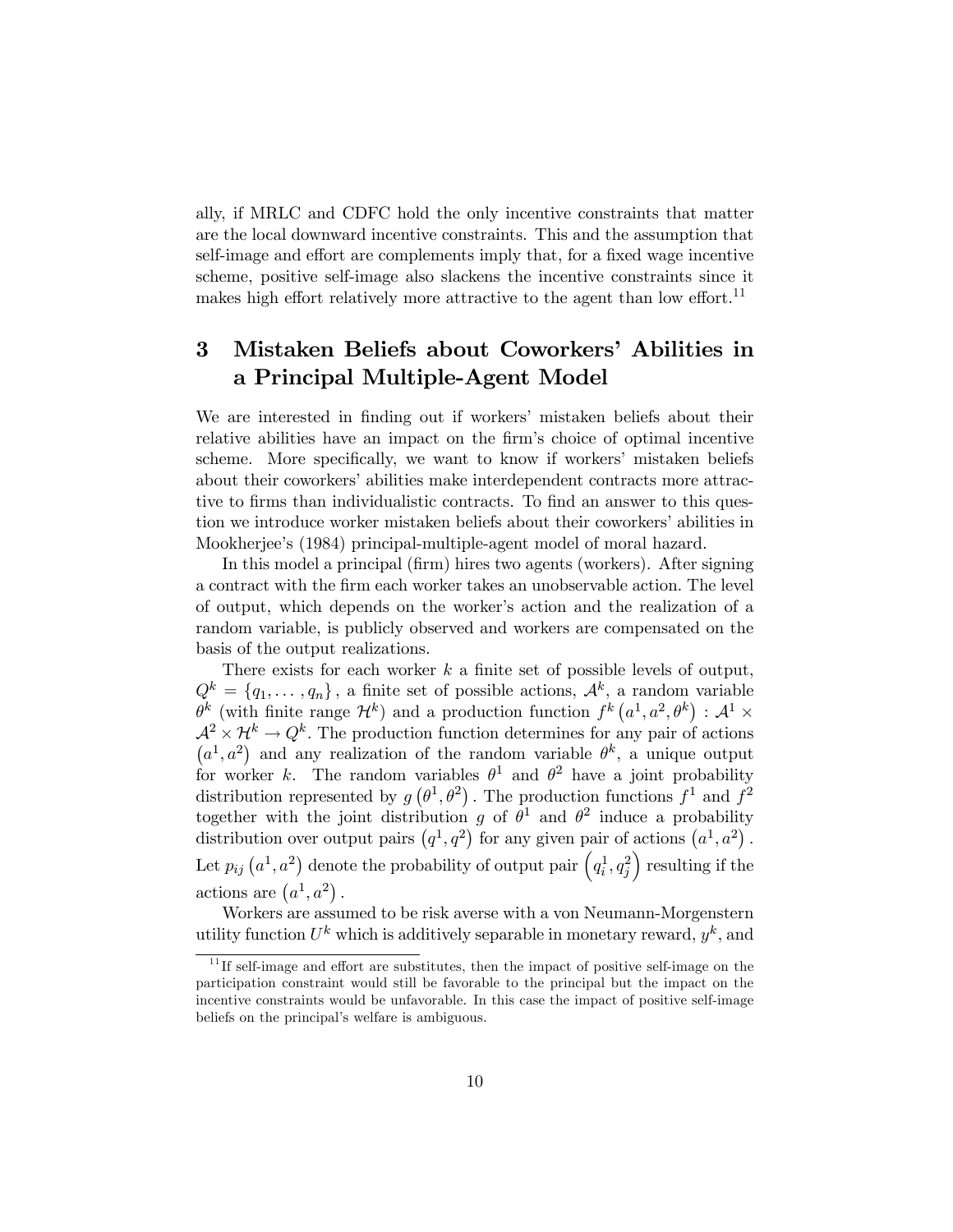action chosen. That is,

$$
U^{k}\left(y^{k}, a^{k}\right) = u^{k}\left(y^{k}\right) - c^{k}\left(a^{k}\right),
$$

where possible rewards by the firm range over a closed interval  $[y_L^k, y_H^k]$ . Worker k is assumed to have a reservation utility of  $\bar{U}^k$  which represents the minimum payment he must be given to sign the contract with the firm. It is further assumed that:

\n- (i) 
$$
u^k
$$
 is continuous, strictly increasing and concave over  $[y_L^k, y_H^k]$ ;
\n- (ii) if  $a_L^k \in \mathcal{A}^k$  minimizes  $c^k(a^k)$  over  $\mathcal{A}^k$  then  $u^k(y_L^k) - c^k(a_L^k) < \bar{U}^k$ ;
\n- (iii) if  $a_H^k \in \mathcal{A}^k$  maximizes  $c^k(a^k)$  over  $\mathcal{A}^k$  then  $u^k(y_H^k) - c^k(a_H^k) > \bar{U}^k$ .
\n

The firm is assumed to be risk neutral and to be concerned exclusively with the maximization of profits, the difference between expected benefits and expected compensation costs. Hence if  $\hat{B}(q^1,q^2)$  is the benefit function of the firm then expected benefits when actions chosen by the workers are  $(a^1, a^2)$  are equal to

$$
B\left(a^{1}, a^{2}\right) = \sum_{i} \sum_{j} p_{ij} \left(a^{1}, a^{2}\right) \hat{B} \left(q_{i}^{1}, q_{j}^{2}\right).
$$

If the firm is unable to observe workers' actions, then payment can only be made contingent on workers' outputs. In this case an incentive scheme for worker k is an  $n_1 \times n_2$  dimensional vector  $(y_{ij}^k) \in [y_L^k, y_H^k]^{n \times n}$  where  $y_{ij}^k$ is the compensation given to worker k if the output pair  $(q_i^1, q_j^2)$  results. Given a pair  $(\left(y_{ij}^1\right), \left(y_{ij}^2\right))$  of incentive schemes and an action pair  $\left(a^1, a^2\right)$ the firm incurs an expected compensation cost of

$$
C\left(a^{1}, a^{2}, (y_{ij}^{1}), (y_{ij}^{2})\right) = \sum_{i} \sum_{j} p_{ij} (a^{1}, a^{2}) (y_{ij}^{1} + y_{ij}^{2}).
$$

The firm will choose a pair of incentive schemes  $(\left(y_{ij}^1\right), \left(y_{ij}^2\right))$  and an action pair  $(a^1, a^2)$  which maximize expected profits subject to the constraints that the action pair  $(a^1, a^2)$  is a Nash equilibrium for the workers under  $(\left(y_{ij}^1\right), \left(y_{ij}^2\right))$ , and that they attain an expected utility of at least  $\bar{U}^k$  in equilibrium.

Recall that our goal is find out if workers mistaken beliefs about their coworkers' abilities make interdependent contracts more desirable to the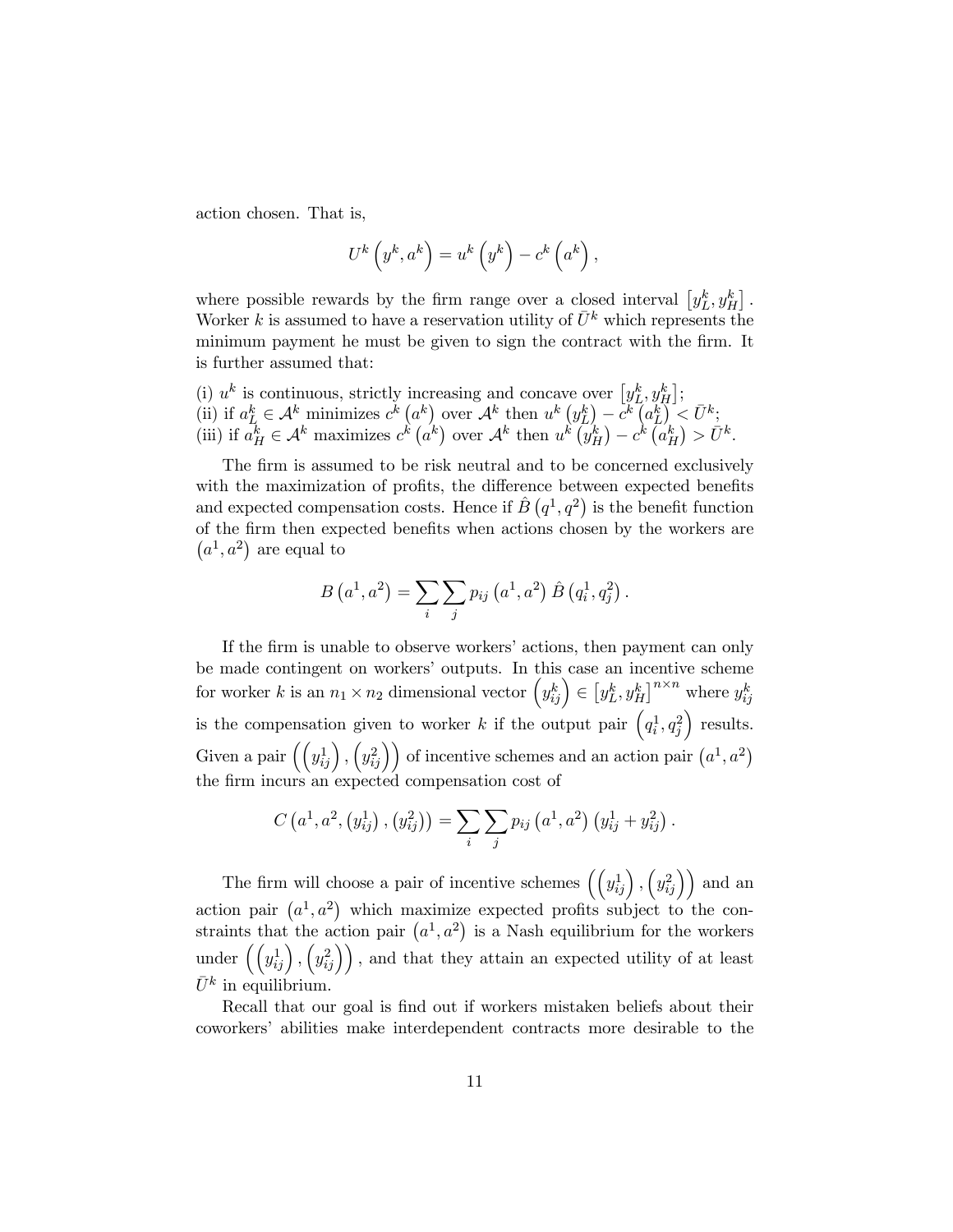firm than individualistic contracts. This implies that we need to rule out alternative explanations for interdependent contracts to be more attractive to the firm than individualistic contracts.

We know from Mookherjee (1984) that, in the absence of workers' mistaken beliefs, a sufficient condition for optimal payments to worker 1 to be independent of worker 2's output is that worker 1's output is a sufficient statistic for  $a^{1}$ .<sup>12</sup> A corollary of this result is that if the production functions are separable in actions (an absence of production externalities), the random variables  $\theta^1$  and  $\theta^2$  are independent (an absence of common uncertainty), and workers have accurate beliefs, then individualistic contracts are optimal.<sup>13</sup>

Thus, we assume that workers' production functions are separable in actions and that the random variables  $\theta^1$  and  $\theta^2$  are independent. If this is the case we have that

$$
p_{ij}(a^{1}, a^{2}) = p_{i}(a^{1}) p_{j}(a^{2}),
$$

where  $p_i(a^1)$  denotes the probability of output  $q_i^1$  resulting from action  $a^1$ and  $p_j(a^2)$  denotes the probability of output  $q_j^2$  resulting from action  $a^2$ .

We now extend Mookherjee's model to include the possibility that workers' hold mistaken beliefs about their coworker's abilities. Let  $p^k$   $(a^k)$  denote worker k's beliefs regarding his own marginal distribution of  $q^k$  given  $a^k$  and let  $p^{k}(a^{l})$  denote worker k's beliefs regarding worker l's marginal distribution of  $q^{l}$  given  $a^{l}$ . To allow for workers to have mistaken beliefs about their coworkers' abilities we assume that each worker  $k = 1, 2$  has a correct belief of his own ability but has an incorrect belief of worker l's ability,  $l \neq k$ . That is, we assume that worker  $k$ 's beliefs regarding his own marginal distribution of  $q^k$  given  $a^k$  match his actual marginal distribution,  $p^k (a^k) = p (a^k)$  $k = 1, 2$ , and that worker k's beliefs regarding worker l's marginal distribution of  $q^l$  given  $a^l$  differ from worker l's actual marginal distribution of  $q^l$ given  $a^l, p^k(a^l) \neq p(a^l), l \neq k, k = 1, 2.$ 

We also assume that if a worker has mistaken beliefs about his coworker's relative ability, then he thinks that his coworker's perception of relative ability is mistaken, while he thinks that his own perception of relative ability is

 $12$ That is, worker 2's output is uninformative about worker 1's action and therefore worker 1's compensation should not depend on worker 2's output (if it did this would only increase the randomness in worker 1's compensation without any gains in terms of inference about worker 1's action).

<sup>&</sup>lt;sup>13</sup>This is because if  $\theta^1$  and  $\theta^2$  are independent the joint distribution of  $(q^1, q^2)$  given  $(a^1, a^2)$  can be decomposed into the product of the marginal distributions of  $q^1$  given  $a^1$ and  $q^{2}$  given  $a^{2}$ .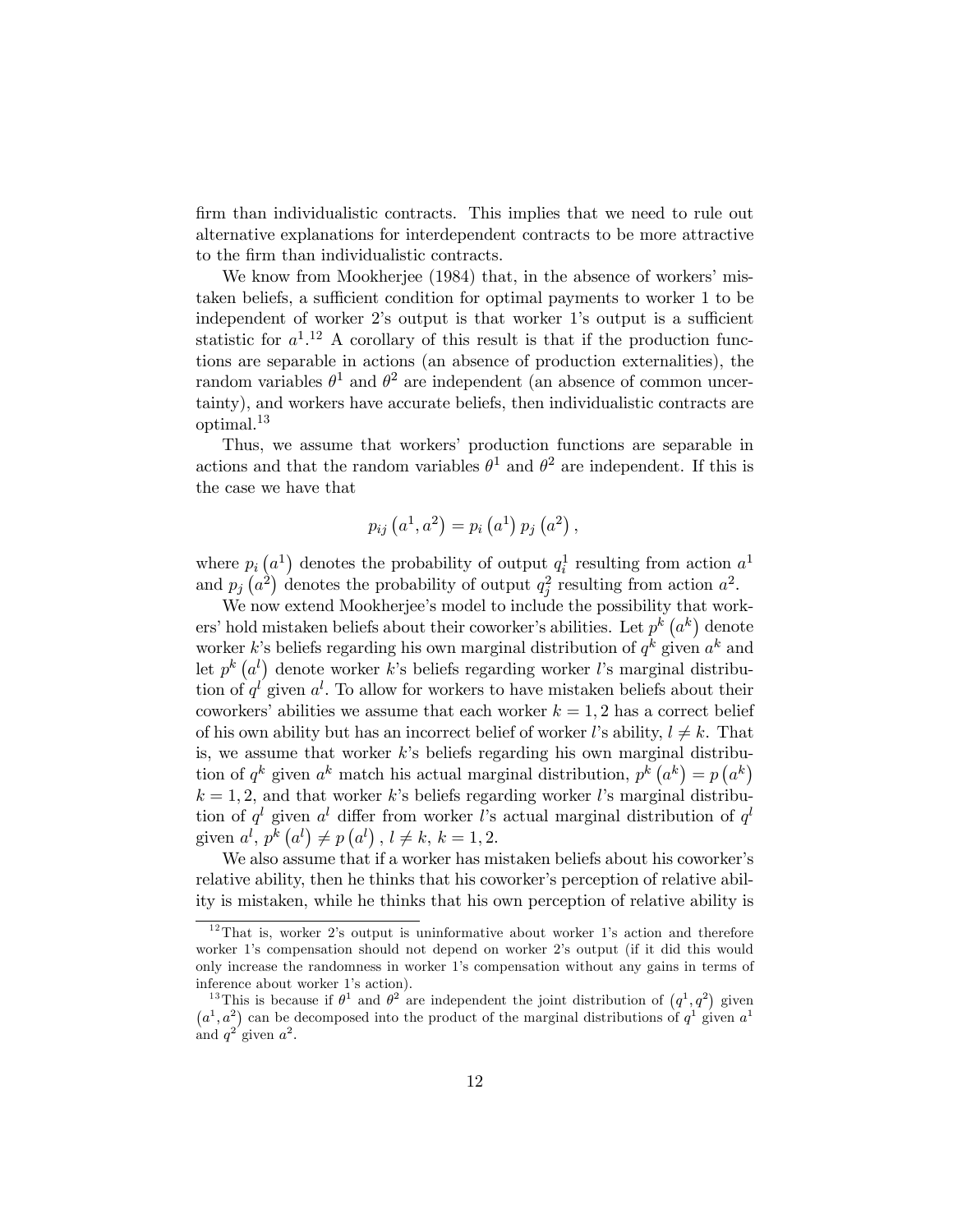correct. Finally, we assume that workers "agree to disagree" about their perceptions of relative ability. Squintani (2005) shows that this last assumption rules out a conflict between mistaken beliefs and equilibrium in the workers' simultaneous action choice subgame.<sup>14</sup> The firm is assumed to know about the workers mistaken beliefs.

Analogous to Grossman and Hart's (1983) analysis of the single-agent problem we know that the firm's problem can be decomposed into two parts: the effort implementation problem and the effort selection problem.<sup>15</sup> The analysis will focus on the implementation problem since we know from Mookherjee (1984) that the qualitative properties of the optimal incentive scheme can be deduced from it. The goal is to show that if workers have mistaken beliefs of their relative abilities, interdependent contracts are better for the firm than individualistic contracts. The method of proof consists in showing that for any actions that can be implemented by an individualistic incentive scheme there exists a feasible interdependent incentive scheme that implements the same actions at a lower cost.

Proposition 3 If production functions are separable in actions, random variables  $\theta^1$  and  $\theta^2$  are independent, workers are risk averse and have mistaken beliefs of their coworkers' productivities, the firm is risk neutral and knows about workers' beliefs, then the cost to the firm of implementing an arbitrary action pair is lower under an interdependent incentive scheme than under an individualistic one.

Proposition 3 shows that when the firm knows that workers have mistaken beliefs of their coworkers' abilities then the firm can make an advantageous "side bet." The firm does this by offering workers interdependent contracts that increase compensation for outcomes that the workers' mistakenly think are more frequent and decrease compensation for outcomes that the workers' mistakenly think are less frequent. If workers have positive self-image of their relative abilities the firm should increase compensation in output pairs where a worker's opponent has a low output and reduce

 $14$ Kruger (1998) presents evidence that suggests that people expect others to have positive self images. If a worker is not aware of his opponent's mistaken beliefs of relative ability then his opponent may choose an action that is not expected by him, that is, there is no equilibrium.

<sup>&</sup>lt;sup>15</sup>In the implementation problem the firm, for any arbitrary action pair  $(a^1, a^2)$ , chooses the incentive schemes that minimize the firm's expected compensation cost subject to the Nash incentive compatibility constraint and the participation constraint. In the effort selection problem the firm, given the solution to the implementation problem, chooses the action pair  $(a^1, a^2)$  that maximizes the difference between expected benefits and implementation costs.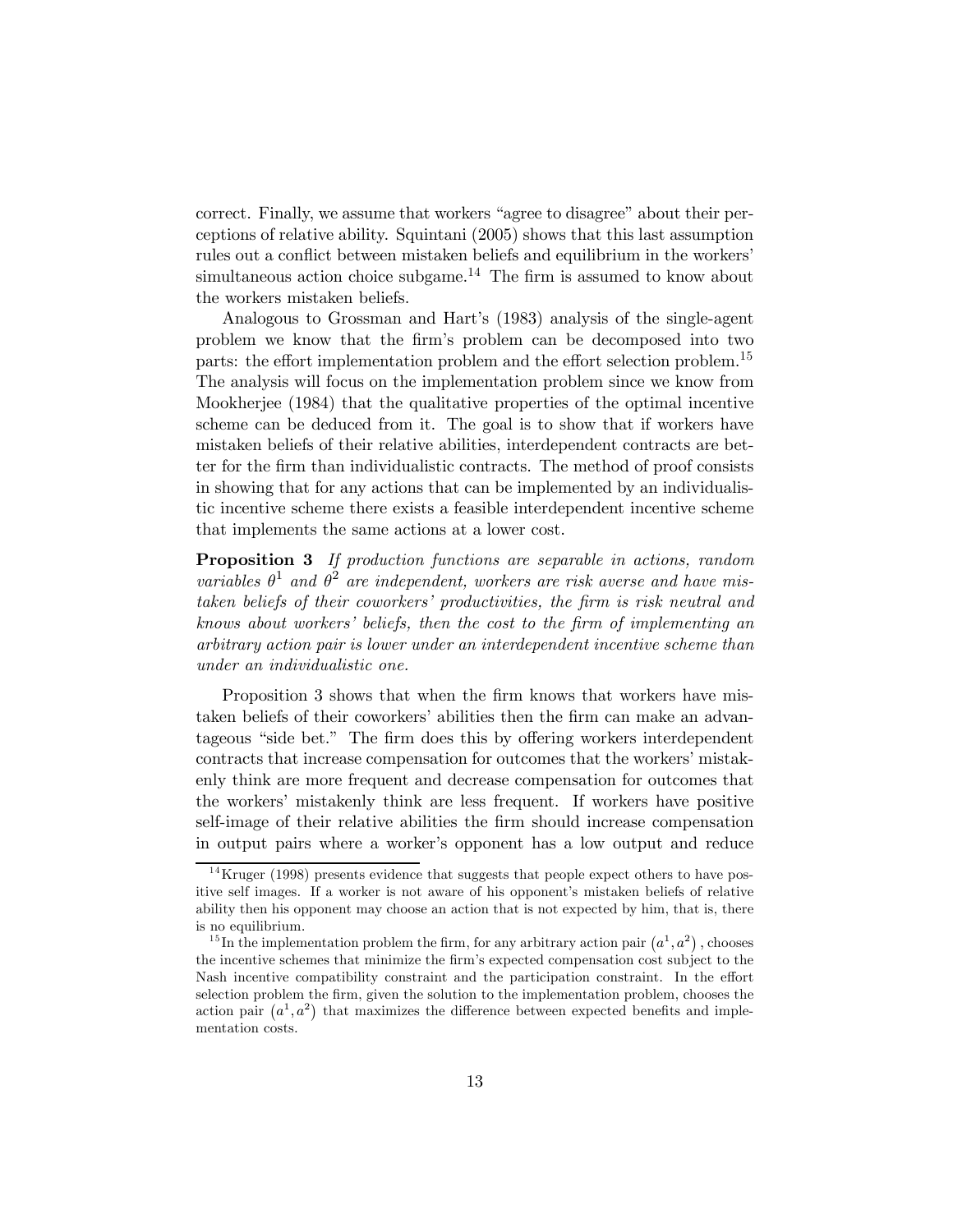compensation in output pairs where a worker's opponent has a high output by comparison with the optimal individualistic incentive scheme. If workers have negative self-image the opposite procedure should be taken.

Worker risk aversion implies that the shift from an individualistic incentive scheme to an interdependent incentive scheme has a cost. Making each worker's payment contingent on his own and on his opponent's output increases risk by comparison with the case when a worker's payment is only contingent on his own output. Proposition 3 shows that for small enough changes in the direction of an interdependent incentive scheme the reduction in implementation cost due to the workers' mistaken beliefs dominates the increase in implementation cost due to the workers' risk aversion. The reason behind this result is that the impact of workers' mistaken beliefs on implementation cost is of first-order (influences the first derivative of the objective function) whereas the impact of workers' risk aversion is of second order (influences only the second derivative).<sup>16</sup>

The method of proof of Proposition 3 uses the assumption that workers have accurate beliefs about their own productivity. The result also holds with the same method of proof if workers have mistaken beliefs about their own productivity and the firm is aware of that. However, the result does not hold if workers have mistaken beliefs about their own productivity and the firm is not aware of that. If workers are mistaken about their own abilities unbeknownst to the firm, then the firm might offer them a contract which they mistakenly perceive to give them a lower payoff than their reservation payoff.

The assumption that there is no common uncertainty allows the firm to design a side bet that reduces implementation cost without having any impact on the workers' incentives. We cannot show that relaxing this assumption allows the firm to design a side bet that reduces implementation cost.

# 4 Discussion

This section analyzes the impact of worker mistaken beliefs on worker welfare, discusses alternative definitions of positive self-image, and explores the implications of the findings for firm and worker behavior.

 $16$  If workers are risk neutral the interdependent implementation problem has no solution: the firm and the workers are both willing to make a side bet and scale it to infinity. However, if workers are risk neutral and are protected by limited liability this situation does not arise since the limited liability constraints become binding and prevent the firm from increasing the bet.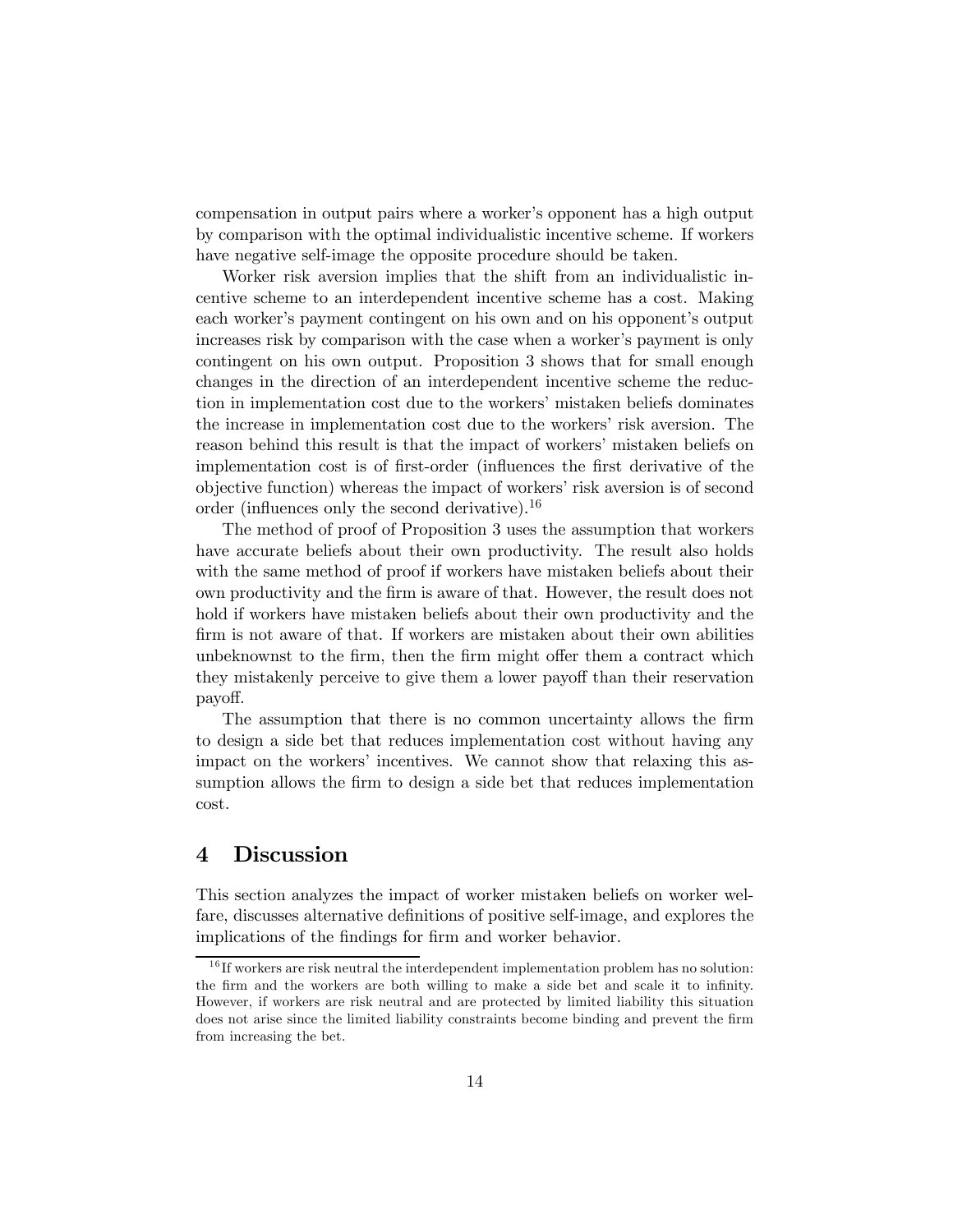## 4.1 Worker Welfare

In this paper, workers' ex-ante perceived payoffs are equal to their reservation utilities but their ex-ante actual payoffs may be different from their reservation utilities. This result is not surprising given that workers are making their decisions based on biased perceptions of their abilities, that is, they do not maximize the correct payoff function.

To study the impact of worker mistaken beliefs on worker welfare we take the point of view of an outside observer, who knows the worker's actual productivity of effort.<sup>17</sup> If effort is observable, then the worker is worse off by holding mistaken beliefs about own ability since these lead him to accept unfavorable gambles. If effort is unobservable and the conditions of Proposition 2 hold, then worker positive (negative) self-image of own ability makes the worker worse (better) off relative to an accurate worker.

### 4.2 Alternative Definitions

In this paper workers overestimate their absolute or relative productivity in the firm but have an accurate assessment of their cost of effort and of their outside option. There could be other ways of thinking about workers views of their abilities.

A worker with a positive self-image might overestimate the value of his outside option while having a correct assessment of his productivity in the firm and of his cost of effort. In this case, whether effort is observable or unobservable, positive self-image is always unfavorable to the firm but favorable to the worker. This happens because a worker who overestimates his outside option must be paid more to accept the contract than a worker who assesses his outside option correctly. This definition of worker positive self-image has opposite welfare implications for the firm (and for the worker) as the ones obtained in this paper.<sup>18</sup>

Another possibility might be that a worker with a positive self-image underestimates his cost of effort but assesses correctly his productivity in the firm and his outside option. In this case, if worker underestimation of cost

 $17$ The worker's welfare could also be assessed as he perceives it ex ante, that is, using the worker's perception of his productivity of effort. However, the worker will not experience this welfare on average ex post.

 $1<sup>8</sup>A$  referee suggested that a positive self-image agent might simultaneously overestimate his productivity in the firm and the value of his outside option. The impact of this type of positive self-image on the agent's willingness to accept the contract is ambiguous, both in the observable as well as in the unobservable effort case. So, this alternative definition has no clear cut welfare implications for the firm and for the worker.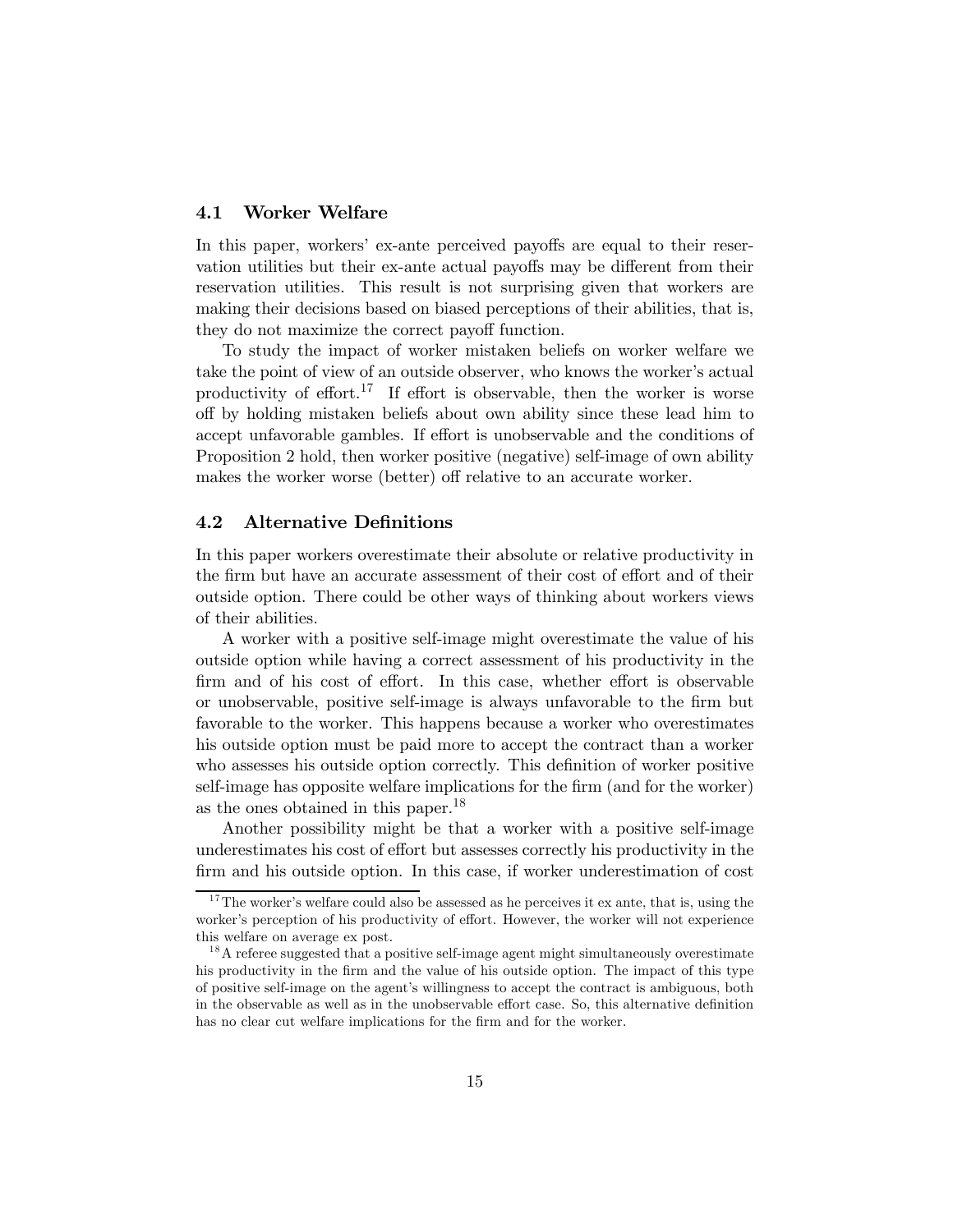of effort is increasing with effort, then there is a favorable incentive effect for the firm.<sup>19</sup> A worker who underestimates the cost of effort can also be paid less to participate in the tournament than a worker who assesses his cost of effort correctly. So, according to this definition, if worker underestimation of cost of effort is increasing with effort, then positive self-image is favorable to the firm.<sup>20</sup>

### 4.3 Implications of Findings

The paper shows that, everything else equal, if effort is observable, then the firm should have a preference for hiring workers who have mistaken beliefs of their abilities rather than workers who hold correct beliefs of their abilities. When effort is unobservable this need no longer be the case.

Proposition 3 shows that if a firm is aware that workers have mistaken assessments of the ability of their coworkers, effort is unobservable, and there are no production externalities, then the firm prefers to offer interdependent incentive schemes to workers than individualistic ones. Under these circumstances, holding everything else equal, the firm would prefer to hire workers who are mistaken about their coworkers' skills rather than workers who are not.

In settings where performance depends on relative ability positive selfimage leads individuals to overestimate the probability of favorable outcomes. If this is the case individuals should, on average, prefer incentive schemes featuring payments contingent on relative performance (e.g., rankorder tournaments or incentive schemes composed partly by fixed pay and partly by variable pay dependent on the magnitude of relative performance) to individualistic incentive schemes (e.g., fixed salary plans or piece rates).

## 5 Related Literature

This paper is related to a recent strand of literature in behavioral economics that studies the welfare consequences of biases in judgment. The paper focuses on the welfare implications of worker positive self-image and is closely related to papers that study the impact of biased beliefs on the employment relationship.<sup>21</sup>

 $19$ The opposite happens if underestimation of cost of effort is decreasing with effort.

 $^{20}$ If overestimation of cost of effort is increasing with effort, then negative self-image is unfavorable to the firm.

<sup>&</sup>lt;sup>21</sup> Some papers–e.g. Keiber (2003)–study the impact of overestimation of the precision of one's knowledge on the employment relationship. Other papers—e.g. Fairchild (2005)—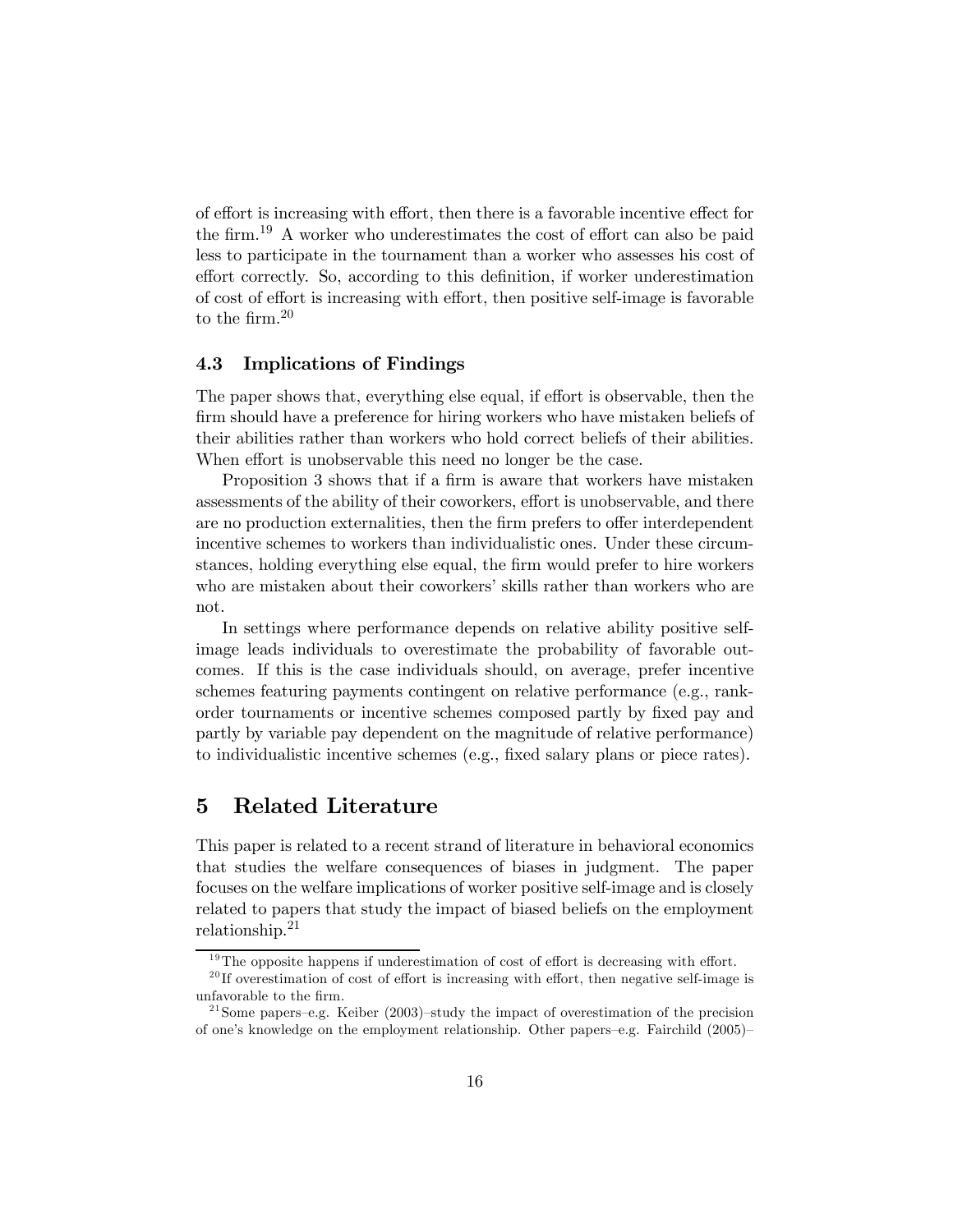This literature can be divided into two approaches. The first approach assumes that the firm is better informed about the worker's skill than the worker. The worker and the firm may have common or different prior beliefs about the worker's skill. The firm uses the contract offered to the worker to given him incentives but also to give him a signal about his skill. Under this approach a worker's beliefs about skill are endogenous to the model. Bénabou and Tirole (2003) and Moscarini and Fang (2005) are examples of papers that follow this approach.

The second approach also assumes that the firm is better informed about a worker's skill than the worker. The firm and the worker have different prior beliefs about the worker's ability. The firm knows about the worker's skill and may also know the worker's beliefs about skill. The firm takes advantage of being better informed to design the incentive scheme. Under this approach there is no signalling by the firm and worker's beliefs about skill are exogenous to the model. The current paper follows this approach. Other examples are Hvide (2002), Gervais and Goldstein (2004) and De la Rosa (2005).

Hvide (2002) considers a principal-agent model in which a worker chooses beliefs about his own ability, and provides conditions under which there is a strategic advantage for selecting beliefs that overestimate true ability. The advantage arises through commitment effects. A worker can gain from overestimating his skill if that improves his bargaining position against the firm (outside option). The firm is made worse off by the workers biased beliefs.

Gervais and Goldstein (2004) study the impact of worker overestimation of own productivity in teams. In that context it is shown that if there are complementarities between workers' efforts, then the team is better off with a workforce that overestimates absolute productivity. The intuition for this result is simple, a worker who overestimates her own marginal productivity works harder, thereby increasing the marginal productivity of her teammates who then work harder as well. Thus, positive self-image can help alleviating the free-riding and coordination problems in teams. $22$ 

De la Rosa (2005) considers the welfare effects of worker overestimation

look at the implications of managerial optimism for financing decisions by firms (debt or equity). Here, I focus on papers that study the implications of worker overestimation of skill on the agency relationship.

 $^{22}$ This finding is valid as long as worker overestimation of relative productivity comes mainly from overestimation of own productivity. In fact, the welfare results obtained in their paper are reversed if overestimation of relative productivity comes mainly from underestimation of the productivity of the other team members.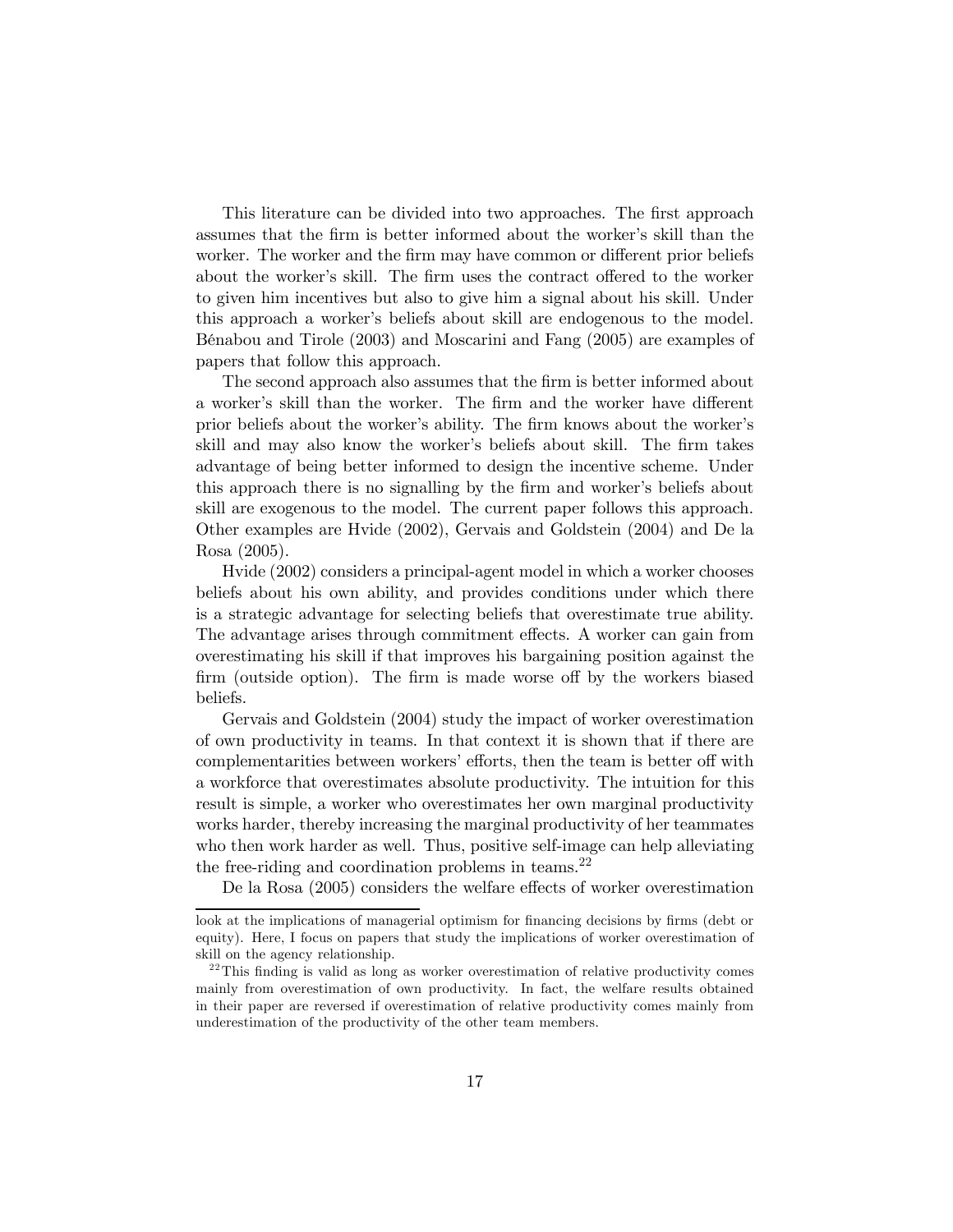of own productivity when different firms compete to contract with a risk averse worker. He considers a set-up where the worker has two actions (effort or no effort) and there are two possible outcomes: success or failure. The firm knows about the worker's true productivity and knows that the worker overestimates the probability of success given that he exerts effort. This is the dual approach to the one used here since competition between firms drives expected profits to zero and the worker enjoys all the surplus generated by the employment relationship. De la Rosa finds that a risk averse worker benefits from moderate positive self-image but may be hurt from high positive self-image.

The main contribution of this paper to this literature is to show, using an optimal contracting framework, how firms can structure incentives to take advantage of individuals' inflated self-perceptions of skill. This result stands in contrast to Hvide (2002) and does not rely on the assumption of complementarity between workers' efforts present in Gervais and Goldstein (2004).

# 6 Conclusion

This paper shows that workers' mistaken beliefs of their abilities have interesting implications for the design of incentives in organizations. If effort is observable and the worker has mistaken beliefs of his productivity then, (i) the optimal contract should not fully insure the worker, and (ii) it is cheaper for the firm to implement the intended action, than in the standard model. By contrast, if effort is unobservable worker's mistaken beliefs are no longer necessarily favorable to the firm. The paper also shows that if workers misperceive the productivity of their coworkers, then this makes interdependent incentive schemes more attractive to firms than individualistic ones.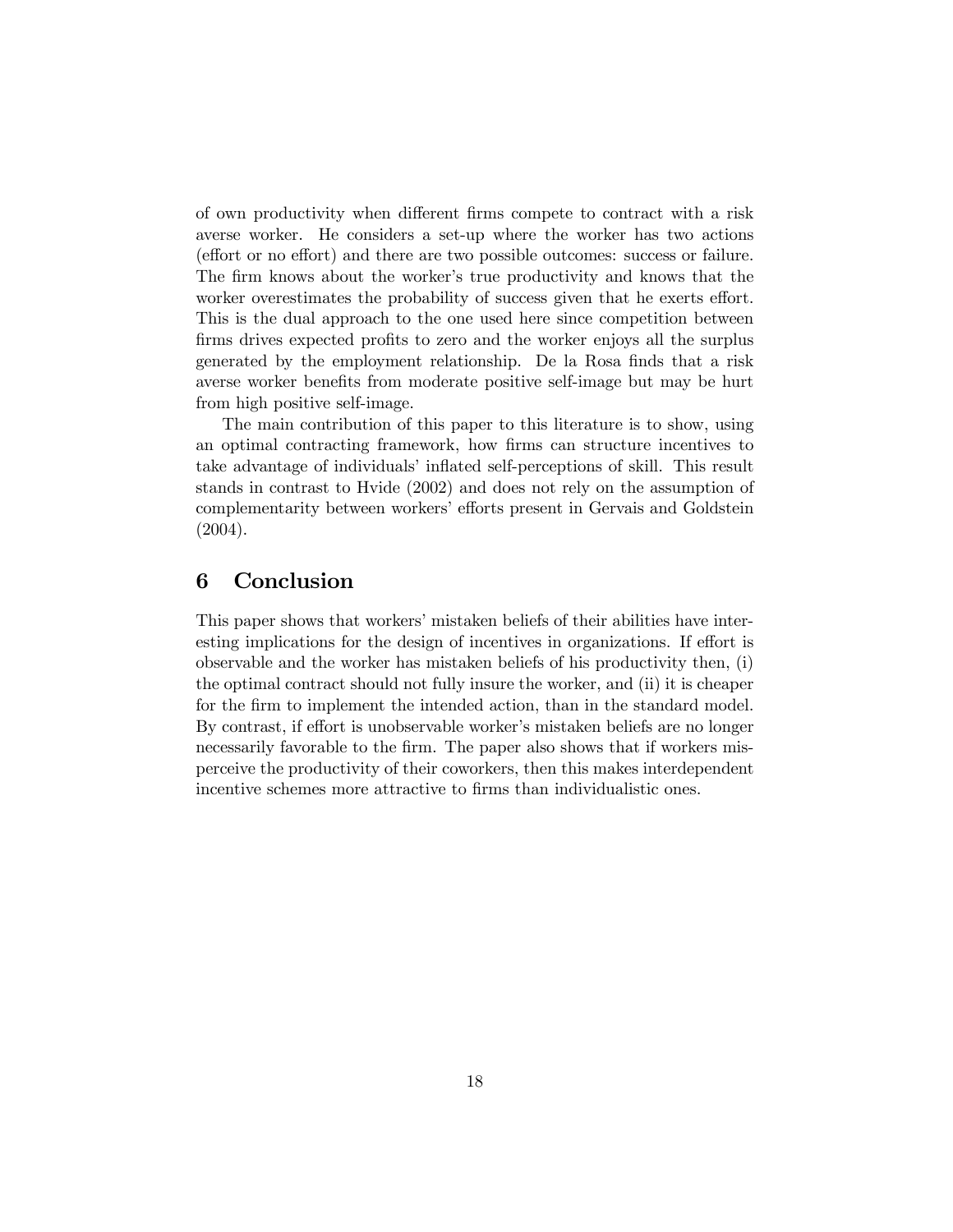# 7 Appendix

**Proof of Proposition 1** If effort is observable, the principal faces an agent with an accurate self-image, and the principal prefers to induce effort level  $a_n$ , then it is a standard result that if the agent is risk averse, the optimal compensation scheme is a fixed wage payment such that the agent receives exactly his reservation utility level. That is  $v_m^* = \bar{U} + c(a_n)$ , for all m. So, when the agent has an accurate self-image the principal's implementation costs are given by

$$
C(a_n,(v_m^*)) = h(\bar{U} + c(a_n)).
$$

If effort is observable, the principal faces an agent with mistaken beliefs about own ability, and the principal prefers to induce effort level  $a_n$ , then the principal's implementation problem is given by

$$
\min_{\{v_m\}} \sum p_m (a_n) h (v_m)
$$
  
s.t. 
$$
\sum \tilde{p}_m (a_n) v_m - c (a_n) \ge \bar{U}.
$$

If  $\tilde{p}(a_n) = p(a_n)$  then the agent does not hold mistaken beliefs about effort level  $a_n$  and the principal's implementation cost is the same as with an accurate agent. If  $\tilde{p}(a_n) \neq p(a_n)$  then the agent holds mistaken beliefs about effort level  $a_n$ . If  $\tilde{p}(a_n) \neq p(a_n)$  then there exist at least two output levels  $q_i$  and  $q_j$  such that  $\tilde{p}_i(a_n) > p_i(a_n)$  and  $\tilde{p}_j(a_n) < p_j(a_n)$ , with  $i \neq j$ . If  $z_i = 1, z_j = -p_i(a_n)/\tilde{p}_j(a_n)$ , and  $z_k = 0$ , for all  $k \neq i, j$ , then

$$
\sum_{m} p_m(a_n) z_m < 0 < \sum_{m} \tilde{p}_m(a_n) z_m,
$$

for  $p(a_n) \neq \tilde{p}(a_n)$ . Let  $(\hat{v}_m)$  denote the incentive scheme that adds  $\varepsilon z_m$ to the agent's output contingent utility payments when the agent's output is  $q_m$ . That is,  $\hat{v}_m = v_m^* + \varepsilon z_m$ , with  $\varepsilon > 0$ . We will show that: (1)  $(\hat{v}_m)$ is feasible in the principal's implementation problem with an agent with mistaken beliefs and (2)  $(\hat{v}_m)$  has a lower implementation cost than  $(v_m^*)$  for small  $\varepsilon$ . Let us consider (1) first. It is obvious that  $(\hat{v}_m)$  satisfies the agent's participation constraint. Let us now consider (2). Taking a second-order Taylor series expansion of h around the individualistic output contingent utility payments we have that

$$
h(v) \approx h(v^*) + h'(v^*)(v - v^*) + \frac{1}{2}h''(v^*)(v - v^*)^2.
$$
 (3)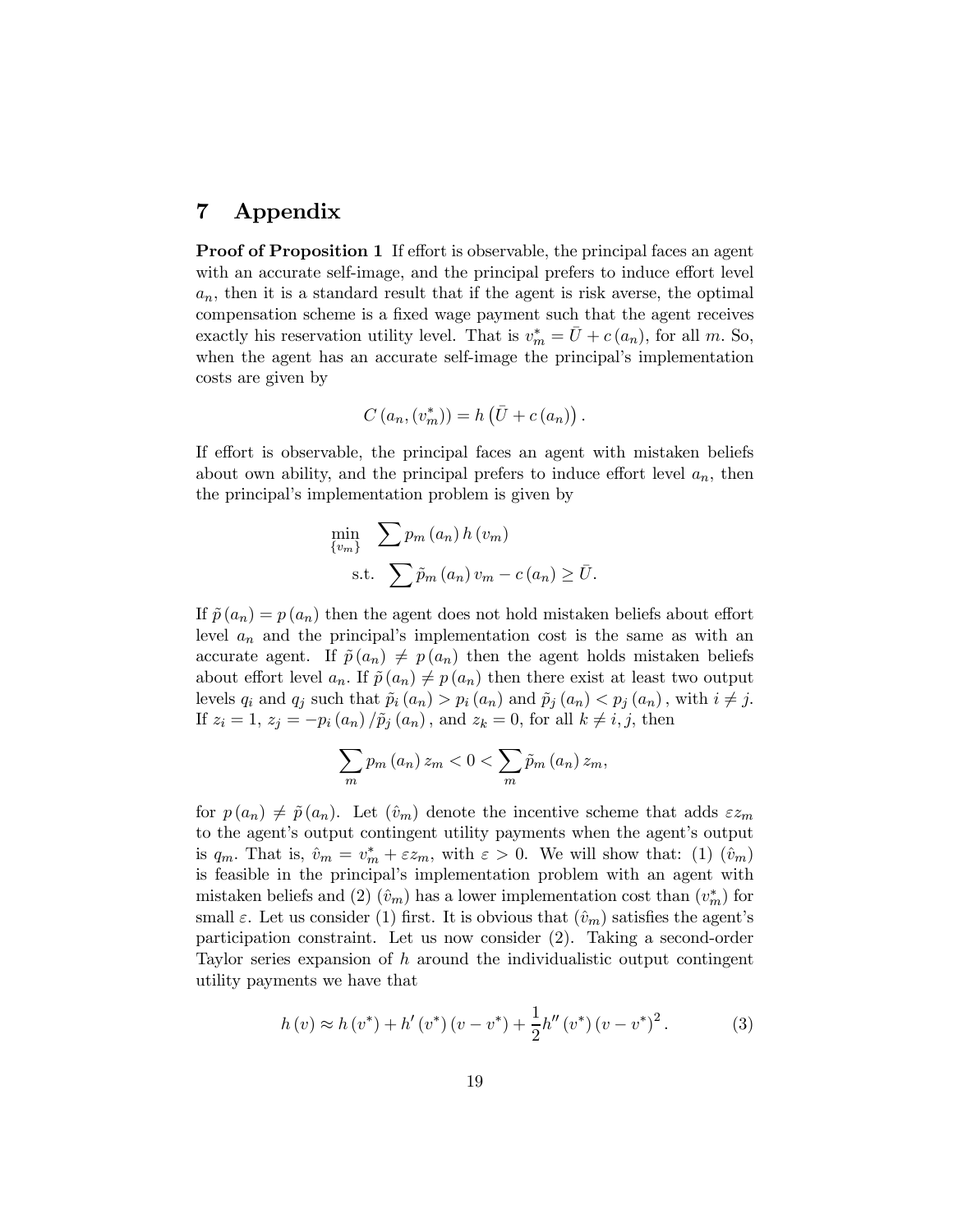Making use of (3), the implementation cost of  $(\hat{v}_m)$  is approximately equal to

$$
C(a_n,(\hat{v}_m)) \approx \sum p_m(a_n) \left[ h(v_m^*) + h'(v_m^*) \varepsilon z_m + \frac{1}{2} h''(v_m^*) (\varepsilon z_m)^2 \right],
$$

or, after taking into account that  $v_m^* = \bar{U} + c(a_n)$ , for all m, and simplifying terms

$$
C(a_n, (\hat{v}_m)) \approx h(\bar{U} + c(a_n)) + \varepsilon h'(\bar{U} + c_H) \sum p_m(a_n) z_m
$$

$$
+ \frac{1}{2} \varepsilon^2 h''(\bar{U} + c_H) \sum p_m(a_n) z_m^2.
$$
 (4)

The second term on the right hand side of  $(4)$  is negative given that h' is positive and  $\sum p_m (a_n) z_m$  is negative. The third term on the right hand side of  $(4)$  is positive since agent risk aversion implies that  $h''$  is positive. However, for a small enough  $\varepsilon$  the second term on the right hand side of (4) is larger than the third. This implies that  $C(a_n, (\hat{v}_m)) < C(a_n, (v_m^*))$ . Q.E.D.

Proof of Proposition 2 If MRLC and CDFC hold, then we know from Proposition 8 in Grossman and Hart (1983) that the optimal incentive scheme is nondecreasing with output. If the optimal incentive scheme is nondecreasing with output, then it follows from Lemma 1 that positive selfimage slackens the participation constraint. If MRLC and CDFC hold, then we also know from Grossman and Hart (1983) that the only binding incentive constraints are the local downward incentive constraints. If that is the case the principal's problem is reduced to

$$
\min_{\{v_m\}} \sum_{m} p_m(a_n) h(v_m)
$$
\n  
\n
$$
\text{s.t.} \sum_{m} \tilde{p}_m(a_n) v_m - c(a_n) \geq \bar{U}
$$
\n  
\n
$$
\sum_{m} [\tilde{p}_m(a_n) - \tilde{p}_m(a_{n'})] v_m \geq c(a_n) - c(a_{n'}), \quad a_n \neq a_{n'}, n > n'.
$$

The definition of complementarity between positive self-image and effort implies that we can rewrite the incentive constraints as

$$
\sum_{m} [p_m (a_n) - p_m (a_{n'})] v_m + \sum_{m} [f_m (a_n) - f_m (a_{n'})] v_m \ge c (a_n) - c (a_{n'}) ,
$$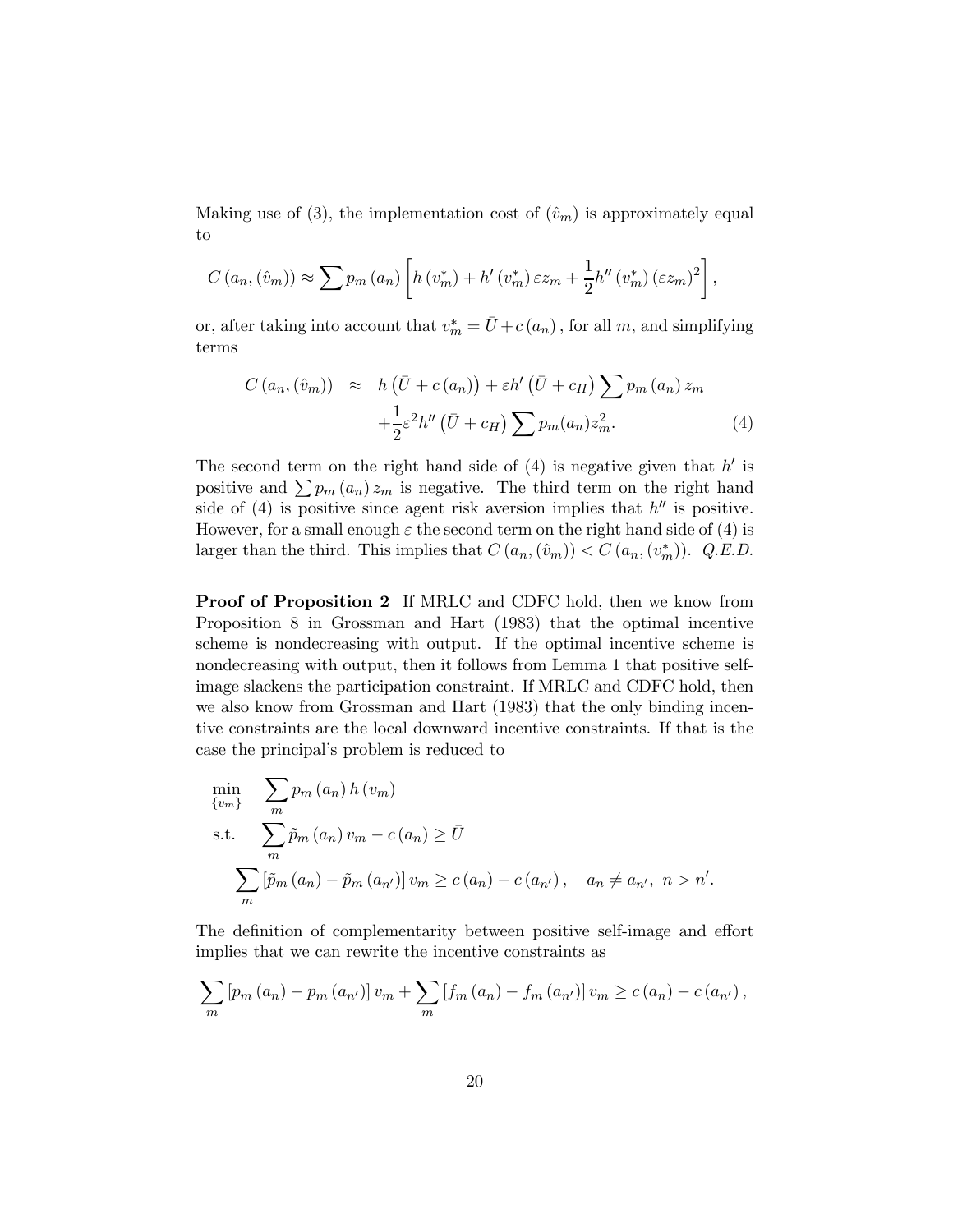$a_n \neq a_{n'}$ ,  $n > n'$ . Since  $v_1 \leq \ldots \leq v_M$ ,  $\sum_m f_m(a_n) = 0$ , and  $\sum_m^k f_m(a_n) \leq$  $\sum_{m}^{k} f_m(a_{n'}) \forall k = 1, \ldots, M$  it follows that  $\sum_{m} [f_m(a_n) - f_m(a_{n'})] v_m \geq 0$ , which implies that the incentive constraint is slackened. If, for a fixed wage incentive scheme, this type of positive self-image beliefs slackens both the participation and the incentive constraints, then the principal's set of feasible incentive schemes is larger with an agent with this type of positive self-image beliefs than with an agent with accurate beliefs. If that is the case then the cost of implementing an arbitrary action pair is lower or equal with an agent with this type of positive self-image beliefs than with an agent with accurate beliefs. Similarly, since under the condition assumed negative selfimage worsens both the participation and incentive constraints, the cost of implementing an arbitrary action pair is higher or equal with an agent with negative self-image beliefs than with an agent with accurate beliefs. Q.E.D.

Proof of Proposition 3 To make the argument simple and clear we focus on a single agent. Suppose the firm wishes to implement action pair  $(a^k, a^l)$ through an individualistic incentive scheme. Let the individualistic incentive scheme  $(v_i^*)$ , where  $v_i^*$  is the utility payment to worker k if he produces  $q_i$ , be the solution to

$$
\min_{\{v_i\}} \quad \sum_{i} p_i \left(a^k\right) h\left(v_i\right)
$$
\n
$$
\text{s.t.} \quad \sum_{i} p_i \left(a^k\right) v_i - c \left(a^k\right) \ge \bar{U}
$$
\n
$$
\sum_{i} \left[ p_i \left(a^k\right) - p_i \left(a\right) \right] v_i \ge c \left(a^k\right) - c \left(a\right), \quad a \in \mathcal{A}^k, \ a \ne a^k,
$$

where  $h \equiv u^{-1}$ . We call this problem the individualistic implementation problem. The implementation cost to the firm of using the optimal individualistic incentive scheme is equal to

$$
C\left(a^k, \left(v_i^*\right)\right) = \sum_i p_i\left(a^k\right) h\left(v_i^*\right).
$$

Now consider the interdependent implementation problem. Since we have assumed that the firm knows that worker  $k$  has mistaken beliefs regarding worker *l*'s productivity, that is  $p^k(a^l) \neq p(a^l)$ , the firm should take this into account when choosing the optimal interdependent scheme. Making use of this assumption, the assumption that workers' production functions are separable in actions, and the assumption that the random variables  $\theta^1$  and  $\theta^2$  are independent, the firm's interdependent implementation problem can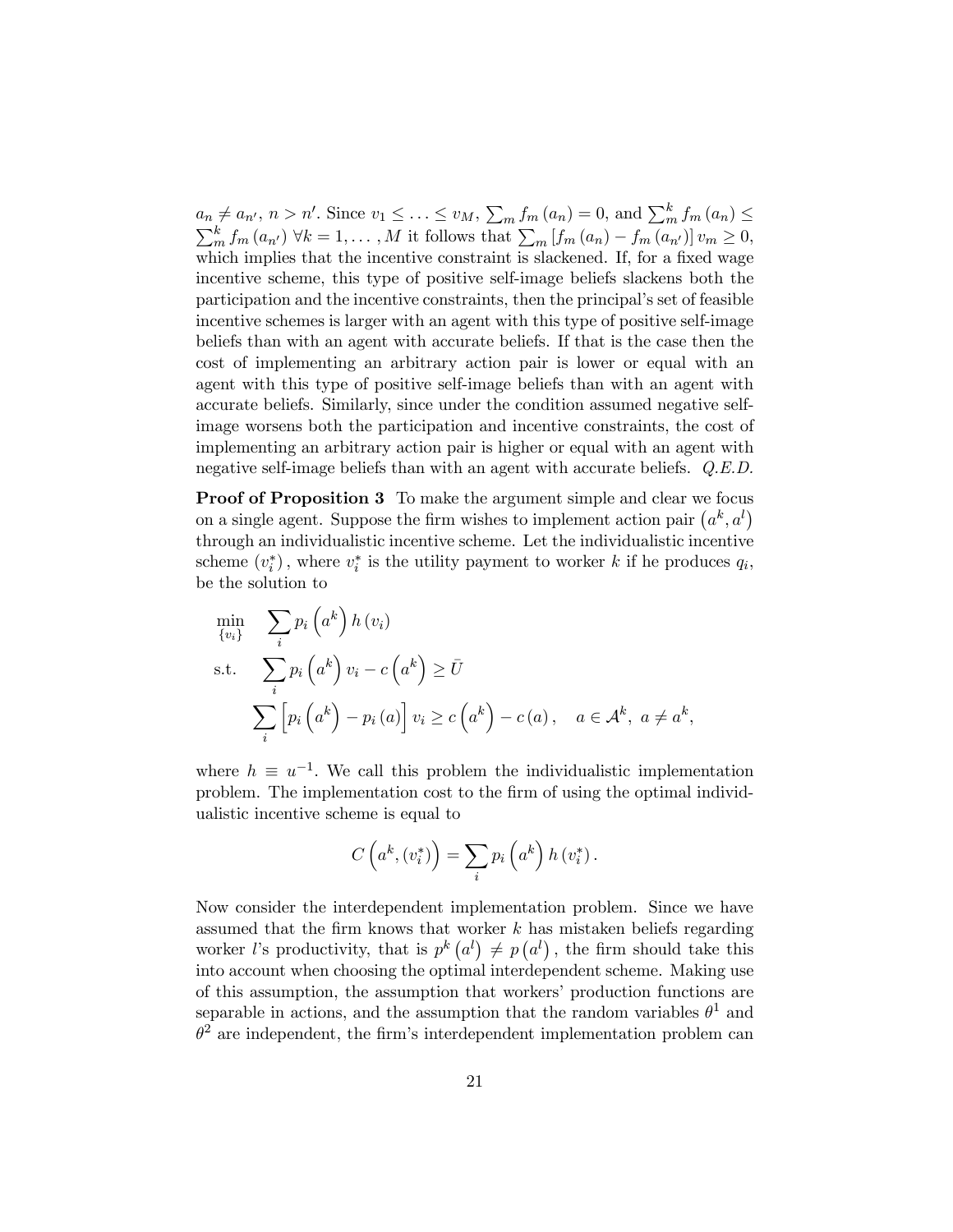be written as

$$
\min_{\{v_{ij}\}} \sum_{i} \sum_{j} p_i \left(a^k\right) p_j \left(a^l\right) h \left(v_{ij}\right)
$$
\ns.t.

\n
$$
\sum_{i} \sum_{j} p_i \left(a^k\right) p_j^k \left(a^l\right) v_{ij} - c \left(a^k\right) \ge \bar{U}
$$
\n(IR)

\n
$$
\sum_{i} \sum_{j} \left[ p_i \left(a^k\right) - p_i \left(a\right) \right] p_j^k \left(a^l\right) v_{ij} \ge c \left(a^k\right) - c \left(a\right), \quad a \ne a^k.
$$
\n(IC)

If  $p^{k}(a^{l}) \neq p(a^{l})$  then there exist at least two output levels  $q_{m}$  and  $q_{n}$ such that  $p_m^k(a^l) > p_m(a^l)$  and  $p_n^k(a^l) < p_n(a^l)$ , with  $m \neq n$ . If  $z_m = 1$ ,  $z_n = -p_m^k (a^l) / p_n^k (a^l)$ , and  $z_i = 0$ , for all  $i \neq m, n$ , then

$$
\sum_{j} p_j \left( a^l \right) z_j < 0 = \sum_{j} p_j^k \left( a^l \right) z_j,
$$

for  $p(a^l) \neq p^k(a^l)$ . Let  $(v_{ij})$  denote the interdependent incentive scheme that adds  $\epsilon z_j$  to worker k's individualistic output contingent utility payments when worker *l*'s output is  $q_j$ . That is,  $\hat{v}_{ij} = v_i^* + \varepsilon z_j$ , with  $\varepsilon > 0$ . We will show that: (1)  $(\hat{v}_{ij})$  is feasible in the interdependent implementation problem and (2)  $(\hat{v}_{ij})$  has a lower implementation cost to the firm than  $(v_i^*)$ for small  $\varepsilon$ . Let us consider (1) first. It is obvious that  $(\hat{v}_{ij})$  satisfies the worker's participation constraint, (IR). Replacing  $v_{ij}$  by  $v_i^* + \varepsilon z_j$  in the left hand side of the worker's incentive compatibility constraint,  $(IC)$ , yields

$$
\sum_{j} p_j^k \left( a^l \right) \sum_{i} \left[ p_i \left( a^k \right) - p_i \left( a \right) \right] v_i^* + \varepsilon \sum_{i} \left[ p_i \left( a^k \right) - p_i \left( a \right) \right] \sum_{j} p_j^k \left( a^l \right) z_j,
$$

or, after simplifying terms,

$$
\sum_{i} \left[ p_i \left( a^k \right) - p_i \left( a \right) \right] v_i^*.
$$

Since, by assumption  $(v_i^*)$  is a solution to the individualistic implementation problem we have that

$$
\sum_{i} \sum_{j} \left[ p_i \left( a^k \right) - p_i \left( a \right) \right] p_j^k \left( a^l \right) \hat{v}_{ij} =
$$
\n
$$
\sum_{i} \left[ p_i \left( a^k \right) - p_i \left( a \right) \right] v_i^* \ge c \left( a^k \right) - c \left( a \right), \ a \ne a^k.
$$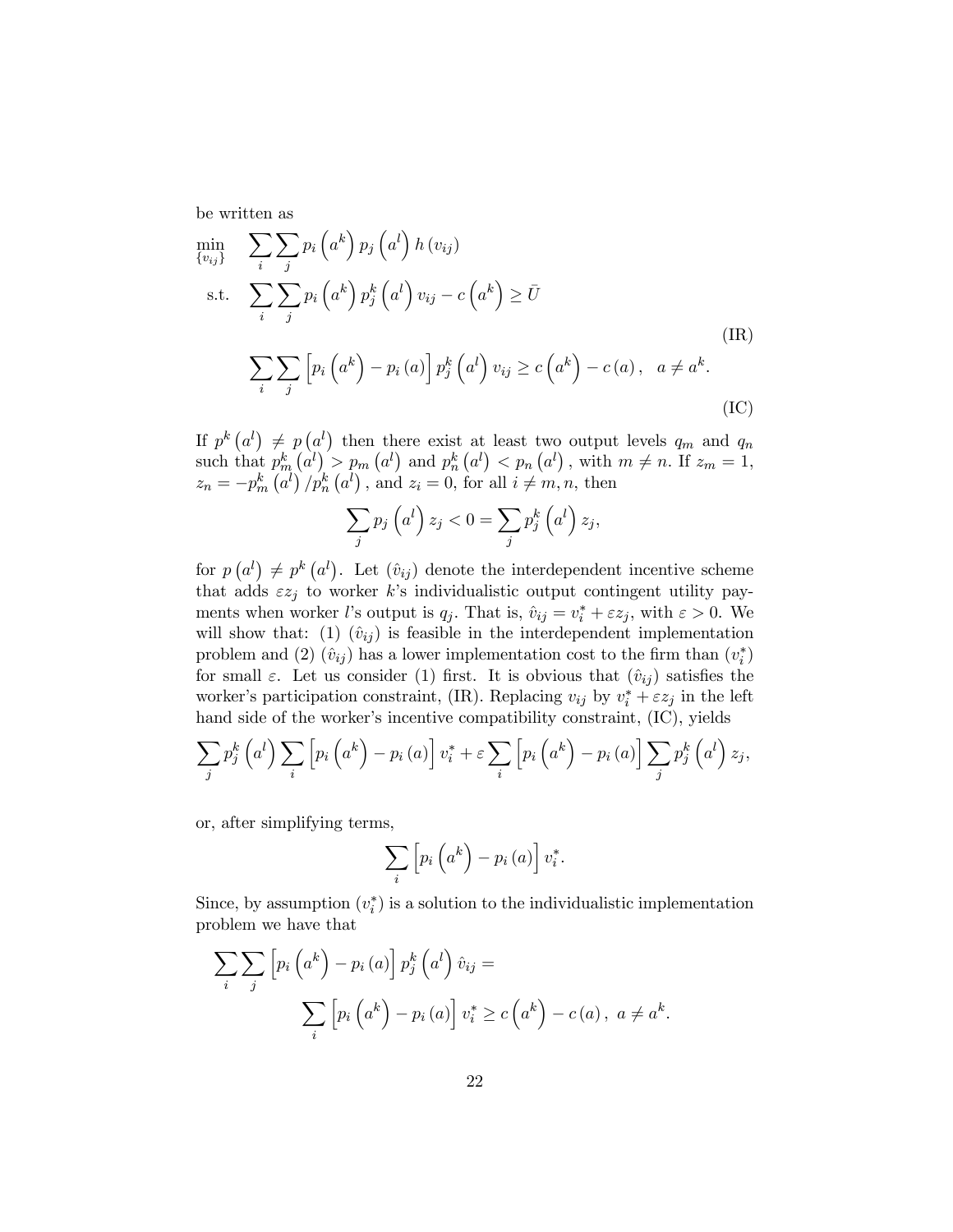So,  $(\hat{v}_{ij})$  is feasible in the interdependent implementation problem. Let us now consider (2). Taking a second-order Taylor series expansion of h around the individualistic output contingent utility payments we have that

$$
h(v_{ij}) \approx h(v_i^*) + h'(v_i^*) (v_{ij} - v_i^*) + \frac{1}{2} h''(v_i^*) (v_{ij} - v_i^*)^2.
$$
 (5)

Making use of (5), the implementation cost of  $(\hat{v}_{ij})$  is approximately equal to

$$
C\left(a^k, (\hat{v}_{ij})\right) \approx \sum_i \sum_j p_i \left(a^k\right) p_j \left(a^l\right) \left[ h\left(v_i^*\right) + h'\left(v_i^*\right) \varepsilon z_j + \frac{h''\left(v_i^*\right) \left(\varepsilon z_j\right)^2}{2} \right]
$$

or, after simplifying terms

$$
C\left(a^k, (\hat{v}_{ij})\right) \approx \sum_i p_i \left(a^k\right) h\left(v_i^*\right) + \varepsilon \sum_i p_i \left(a^k\right) h'\left(v_i^*\right) \sum_j p_j \left(a^l\right) z_j
$$

$$
+ \frac{1}{2} \varepsilon^2 \sum_i p_i \left(a^k\right) h''\left(v_i^*\right) \sum_j p_j \left(a^l\right) z_j^2. \tag{6}
$$

The second term on the right hand side of  $(6)$  is negative given that  $h'$  is positive and  $\sum p_j (a^l) z_j$  is negative. The third term on the right hand side of (6) is positive given that  $\sum p_j (a^l) z_j^2$  is positive and worker risk aversion implies that  $h''$  is positive. However, for a small enough  $\varepsilon$  the second term on the right hand side of (6) is larger than the third. This implies that  $C\left(a^k, (\hat{v}_{ij})\right) < C\left(a^k, (v_i^*)\right)$  $Q.E.D.$